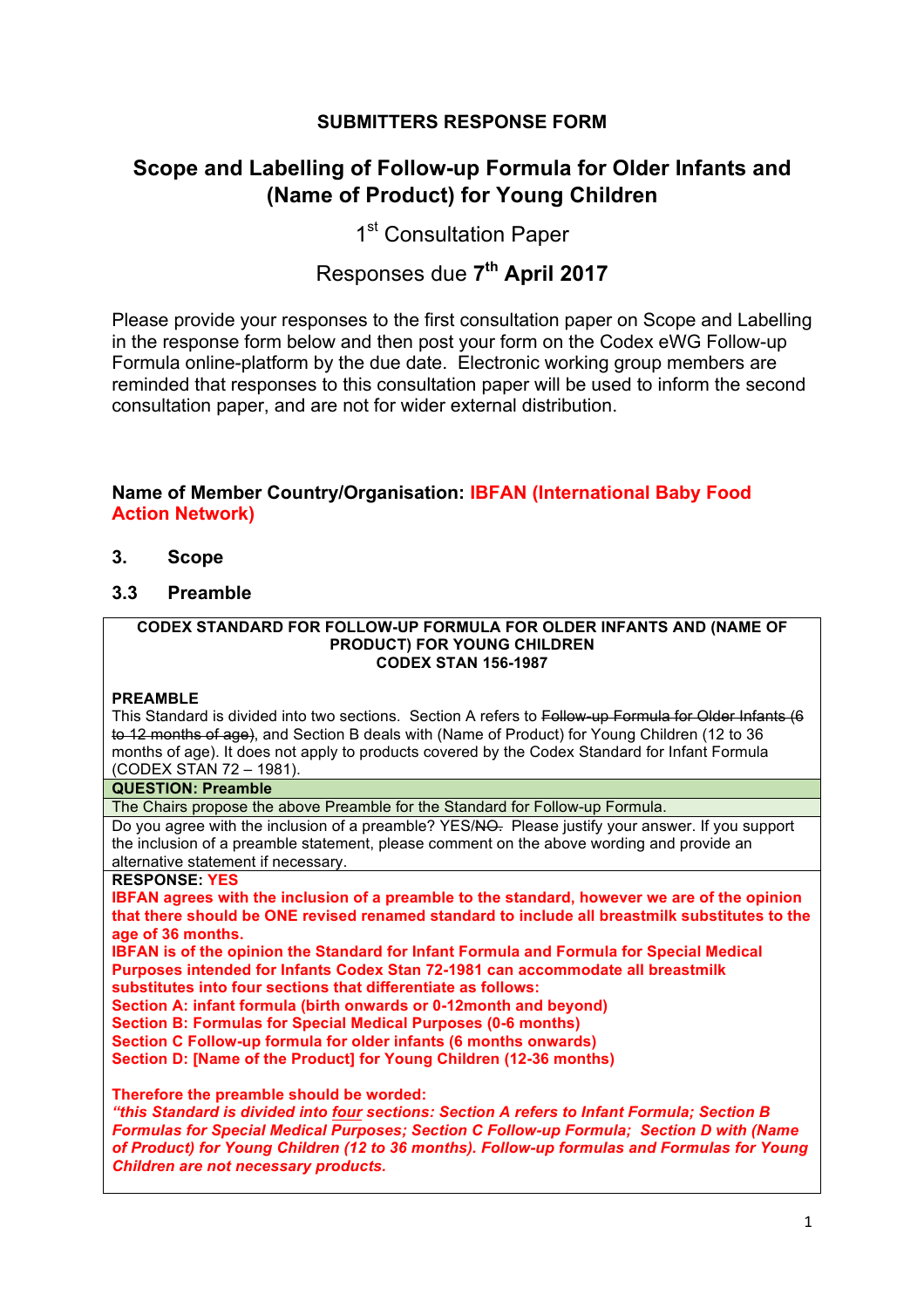**The differences in composition between Infant Formula and Follow on formulas likely to be minimal – they have not yet been finalized, and while infant formula can cover the whole of the first year of life and beyond, a high iron formula should not be fed to healthy term infants under 6 months unless clinically required. Proper regulation of the marketing of these products at national level is best faciltated by one standard that incorporates the recommendations of the WHO** *technical Guidance on Ending the Inappropriate Promotion of Foods for Infants and Young Children***. This Guidance clarified that "***A breast-milk substitute should be understood to include any milks (or products that could be used to replace milk, such as fortified soy milk), in either liquid or powdered form, that are specifically marketed for feeding infants and children up to the age of 3 years (including follow-up formula and growingup milks). It should be clear that the International Code of Marketing of Breast-milk Substitutes and subsequent relevant Health Assembly resolutions covers all these products"* **Research has demonstrated that parents are confused by the product differentiation.**

- **The 2010 UK national survey showed 16% of mothers used follow-up formula before the age of 6 months and 26% of mothers who did not work outside of the home reported using follow-up formula before the age of 6 months. (Mcandrew, F., Thompson, J., Fellows, L., Large, A., Speed, M., & Renfrew, M. J. (2012). Infant Feeding Survey 2010. Leeds: Health and Social Care Information Centre. Retrieved from http://content.digital.nhs.uk/catalogue/PUB08694/Infant-Feeding-Survey-2010- Consolidated-Report.pdf ).**
- **In a report by (Crawley and Westland, 2017, Infant Milks in the UK: A Practical Guide for Health Professionals). One-third (32%) of mothers could not differentiate between various breast-milk substitute products, and health workers also not able to differentiate between these products.**
- **A survey of mother's perceptions of follow-up formula advertisements concluded that follow-up formula are perceived as promoting infant formula. Additionally the authors noted that, "***in the European Union, the marketing of follow-up formula, and other breastmilk substitutes, should be subjected to the same restrictions currently applied only to infant formula." Cattaneo A., et al. Arch Dis Child (2014) 0:1 to 6. Doi:10.1136/archdischild-2014-306996.*

| 3.5 | Scope: Follow-up formula for older infants |  |  |
|-----|--------------------------------------------|--|--|
|     |                                            |  |  |

| <b>SECTION A</b>                                                                                                                                                                                                                                           |                                                                                                                                                                                                                                                                                                                                                                                                                                                                                    |                                                                                                                                                                                |
|------------------------------------------------------------------------------------------------------------------------------------------------------------------------------------------------------------------------------------------------------------|------------------------------------------------------------------------------------------------------------------------------------------------------------------------------------------------------------------------------------------------------------------------------------------------------------------------------------------------------------------------------------------------------------------------------------------------------------------------------------|--------------------------------------------------------------------------------------------------------------------------------------------------------------------------------|
| <b>Codex Standard for Infant</b><br><b>Formula and Formulas for</b><br><b>Special Medical Purposes</b><br><b>Intended for Infants (CODEX</b><br>STAN 72-1981 Rev 2007)                                                                                     | <b>Proposal for consideration</b><br>for Section A of the revised<br><b>Codex Standard for Follow-</b><br>up Formula for Older Infants<br>and (Name of Product) for<br><b>Young Children</b>                                                                                                                                                                                                                                                                                       | <b>QUESTIONS: Scope -</b><br>Follow-up formula for older<br><i>infants</i>                                                                                                     |
| <b>1.1 This section of the</b><br>Standard [Section A] applies to<br>infant formula in liquid or<br>powdered form intended for<br>use, where necessary, as a<br>substitute for human milk in<br>meeting the normal nutritional<br>requirements of infants. | 1.1 This section of the<br>Standard [Section A]<br>applies to [infant formula]<br>[Follow-up Formula for<br>Older Infants, as defined<br>in Section 2.1,] in liquid or<br>powdered form. [intended<br>for use, where necessary,<br>as a substitute for human<br>milk in meeting the normal<br>nutritional requirements of<br>infants.<br>Rather than define the product<br>and role in the diet of follow-up<br>formula for older infants in the<br>Scope, it is proposed that 1.1 | Do you support the proposed<br>approach and modified<br>wording? YES/NO. If not,<br>please provide justification for<br>your response and an<br>alternative statement for 1.1. |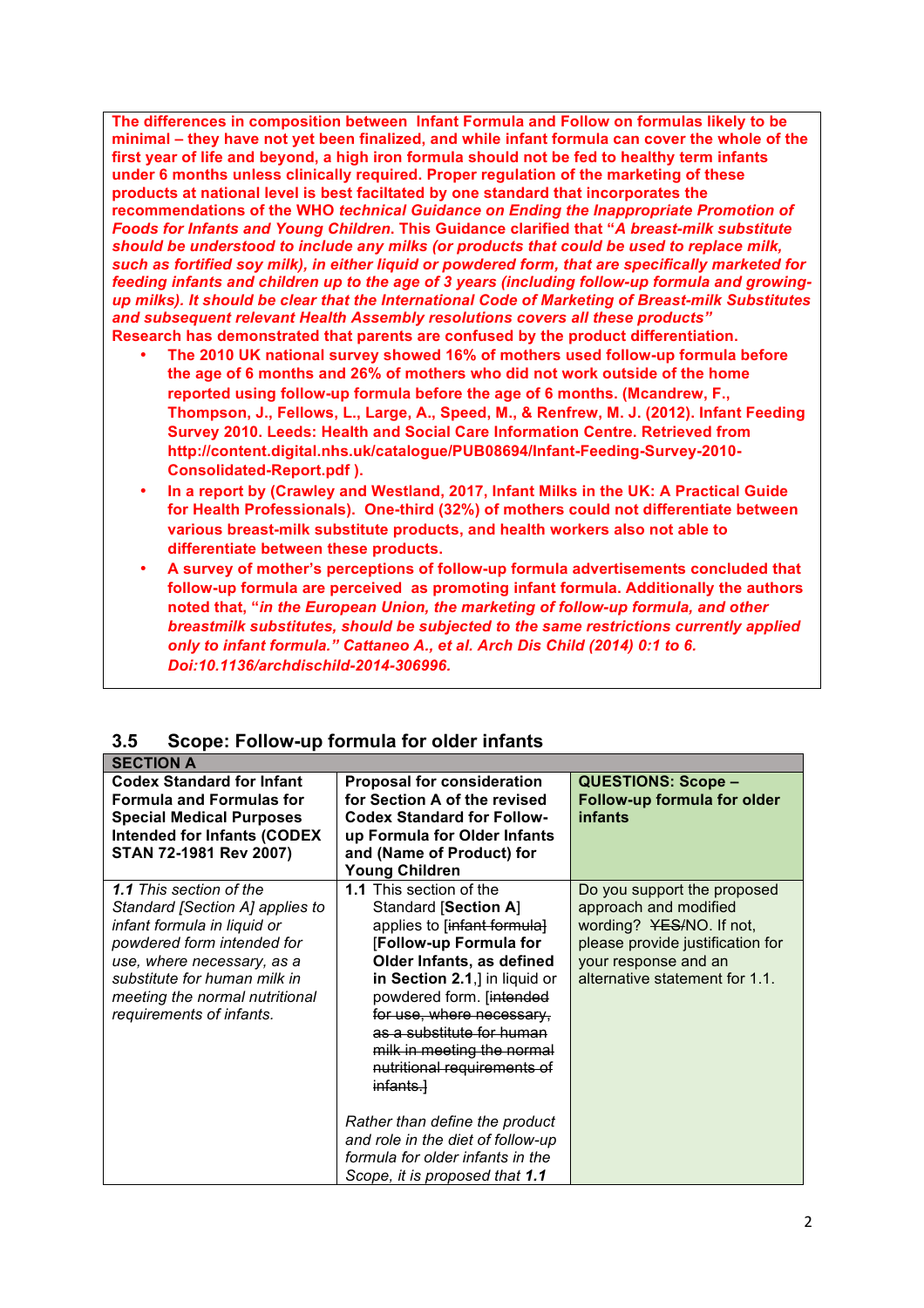| (Section A) refer to the<br>definition in Section 2.1 -<br>Product Definition, rather than<br>repeat the definition in the<br>Scope.<br><b>RESPONSE: NO</b><br>IBFAN's preferred recommendation is for one standard - a revised and renamed version of<br>the Infant Formula Standard - to cover all breastmilk substitutes as explained above. Any<br>deferentiations between the differents types of formulas must be justified by "Relevant<br>convincing / generally accepted scientific evidence or the comparable level of evidence<br>under the GRADE classification."<br>1.2 This section of the<br>1.2 This section of the<br>Do you support the proposed<br>approach and modified<br><b>Standard contains</b><br>Standard contains<br>compositional, quality and<br>wording? YES/NO. If not,<br>compositional, quality and<br>safety requirements for [Infant<br>please provide justification for<br>safety requirements for Infant<br>Formula] [Follow-up Formula<br>Formula.<br>your response and an<br>for Older Infants].<br>alternative statement for 1.2.<br><b>RESPONSE: NO</b><br><b>IBFAN recommends that 1.2 be reworded to state:</b><br>Section C of the Standard contains the compositional, quality and safety requirements for<br>follow-up formula to meet the needs of infants to 6-12 months.<br>1.3 Only products that comply<br>Is the statement contained<br>1.3 Only products that comply<br>with the criteria laid down in<br>with the criteria laid down in<br>within 1.3 (or a similar<br>statement) necessary in the<br>the provisions of this section of<br>the provisions of this section of<br>this Standard would be<br>Scope for follow-up formula for<br>this Standard would be<br>older infants? YES/NO.<br>accepted for marketing as<br>accepted for [marketing]<br>infant formula. No product<br>[being named] as [infant<br>formula] [Follow-up Formula<br>other than infant formula may<br>Please note that it is proposed<br>for Older Infants]. [No product<br>that the Preamble include the<br>be marketed or otherwise<br>represented as suitable for<br>other than infant formula may<br>following wording: It does not<br>satisfying by itself the<br>be marketed or otherwise<br>apply to products covered by<br>nutritional requirements of<br>the Codex Standard for Infant<br>represented as suitable for<br>normal healthy infants during<br>Formula (CODEX STAN 72 -<br>satisfying by itself the |  |  |  |
|-------------------------------------------------------------------------------------------------------------------------------------------------------------------------------------------------------------------------------------------------------------------------------------------------------------------------------------------------------------------------------------------------------------------------------------------------------------------------------------------------------------------------------------------------------------------------------------------------------------------------------------------------------------------------------------------------------------------------------------------------------------------------------------------------------------------------------------------------------------------------------------------------------------------------------------------------------------------------------------------------------------------------------------------------------------------------------------------------------------------------------------------------------------------------------------------------------------------------------------------------------------------------------------------------------------------------------------------------------------------------------------------------------------------------------------------------------------------------------------------------------------------------------------------------------------------------------------------------------------------------------------------------------------------------------------------------------------------------------------------------------------------------------------------------------------------------------------------------------------------------------------------------------------------------------------------------------------------------------------------------------------------------------------------------------------------------------------------------------------------------------------------------------------------------------------------------------------------------------------------------------------------------------------------------------------------------------------------------------------------------------------------------------------------------------------------------------------|--|--|--|
|                                                                                                                                                                                                                                                                                                                                                                                                                                                                                                                                                                                                                                                                                                                                                                                                                                                                                                                                                                                                                                                                                                                                                                                                                                                                                                                                                                                                                                                                                                                                                                                                                                                                                                                                                                                                                                                                                                                                                                                                                                                                                                                                                                                                                                                                                                                                                                                                                                                             |  |  |  |
|                                                                                                                                                                                                                                                                                                                                                                                                                                                                                                                                                                                                                                                                                                                                                                                                                                                                                                                                                                                                                                                                                                                                                                                                                                                                                                                                                                                                                                                                                                                                                                                                                                                                                                                                                                                                                                                                                                                                                                                                                                                                                                                                                                                                                                                                                                                                                                                                                                                             |  |  |  |
|                                                                                                                                                                                                                                                                                                                                                                                                                                                                                                                                                                                                                                                                                                                                                                                                                                                                                                                                                                                                                                                                                                                                                                                                                                                                                                                                                                                                                                                                                                                                                                                                                                                                                                                                                                                                                                                                                                                                                                                                                                                                                                                                                                                                                                                                                                                                                                                                                                                             |  |  |  |
|                                                                                                                                                                                                                                                                                                                                                                                                                                                                                                                                                                                                                                                                                                                                                                                                                                                                                                                                                                                                                                                                                                                                                                                                                                                                                                                                                                                                                                                                                                                                                                                                                                                                                                                                                                                                                                                                                                                                                                                                                                                                                                                                                                                                                                                                                                                                                                                                                                                             |  |  |  |
|                                                                                                                                                                                                                                                                                                                                                                                                                                                                                                                                                                                                                                                                                                                                                                                                                                                                                                                                                                                                                                                                                                                                                                                                                                                                                                                                                                                                                                                                                                                                                                                                                                                                                                                                                                                                                                                                                                                                                                                                                                                                                                                                                                                                                                                                                                                                                                                                                                                             |  |  |  |
|                                                                                                                                                                                                                                                                                                                                                                                                                                                                                                                                                                                                                                                                                                                                                                                                                                                                                                                                                                                                                                                                                                                                                                                                                                                                                                                                                                                                                                                                                                                                                                                                                                                                                                                                                                                                                                                                                                                                                                                                                                                                                                                                                                                                                                                                                                                                                                                                                                                             |  |  |  |
|                                                                                                                                                                                                                                                                                                                                                                                                                                                                                                                                                                                                                                                                                                                                                                                                                                                                                                                                                                                                                                                                                                                                                                                                                                                                                                                                                                                                                                                                                                                                                                                                                                                                                                                                                                                                                                                                                                                                                                                                                                                                                                                                                                                                                                                                                                                                                                                                                                                             |  |  |  |
|                                                                                                                                                                                                                                                                                                                                                                                                                                                                                                                                                                                                                                                                                                                                                                                                                                                                                                                                                                                                                                                                                                                                                                                                                                                                                                                                                                                                                                                                                                                                                                                                                                                                                                                                                                                                                                                                                                                                                                                                                                                                                                                                                                                                                                                                                                                                                                                                                                                             |  |  |  |
|                                                                                                                                                                                                                                                                                                                                                                                                                                                                                                                                                                                                                                                                                                                                                                                                                                                                                                                                                                                                                                                                                                                                                                                                                                                                                                                                                                                                                                                                                                                                                                                                                                                                                                                                                                                                                                                                                                                                                                                                                                                                                                                                                                                                                                                                                                                                                                                                                                                             |  |  |  |
|                                                                                                                                                                                                                                                                                                                                                                                                                                                                                                                                                                                                                                                                                                                                                                                                                                                                                                                                                                                                                                                                                                                                                                                                                                                                                                                                                                                                                                                                                                                                                                                                                                                                                                                                                                                                                                                                                                                                                                                                                                                                                                                                                                                                                                                                                                                                                                                                                                                             |  |  |  |
|                                                                                                                                                                                                                                                                                                                                                                                                                                                                                                                                                                                                                                                                                                                                                                                                                                                                                                                                                                                                                                                                                                                                                                                                                                                                                                                                                                                                                                                                                                                                                                                                                                                                                                                                                                                                                                                                                                                                                                                                                                                                                                                                                                                                                                                                                                                                                                                                                                                             |  |  |  |
|                                                                                                                                                                                                                                                                                                                                                                                                                                                                                                                                                                                                                                                                                                                                                                                                                                                                                                                                                                                                                                                                                                                                                                                                                                                                                                                                                                                                                                                                                                                                                                                                                                                                                                                                                                                                                                                                                                                                                                                                                                                                                                                                                                                                                                                                                                                                                                                                                                                             |  |  |  |
|                                                                                                                                                                                                                                                                                                                                                                                                                                                                                                                                                                                                                                                                                                                                                                                                                                                                                                                                                                                                                                                                                                                                                                                                                                                                                                                                                                                                                                                                                                                                                                                                                                                                                                                                                                                                                                                                                                                                                                                                                                                                                                                                                                                                                                                                                                                                                                                                                                                             |  |  |  |
|                                                                                                                                                                                                                                                                                                                                                                                                                                                                                                                                                                                                                                                                                                                                                                                                                                                                                                                                                                                                                                                                                                                                                                                                                                                                                                                                                                                                                                                                                                                                                                                                                                                                                                                                                                                                                                                                                                                                                                                                                                                                                                                                                                                                                                                                                                                                                                                                                                                             |  |  |  |
|                                                                                                                                                                                                                                                                                                                                                                                                                                                                                                                                                                                                                                                                                                                                                                                                                                                                                                                                                                                                                                                                                                                                                                                                                                                                                                                                                                                                                                                                                                                                                                                                                                                                                                                                                                                                                                                                                                                                                                                                                                                                                                                                                                                                                                                                                                                                                                                                                                                             |  |  |  |
|                                                                                                                                                                                                                                                                                                                                                                                                                                                                                                                                                                                                                                                                                                                                                                                                                                                                                                                                                                                                                                                                                                                                                                                                                                                                                                                                                                                                                                                                                                                                                                                                                                                                                                                                                                                                                                                                                                                                                                                                                                                                                                                                                                                                                                                                                                                                                                                                                                                             |  |  |  |
|                                                                                                                                                                                                                                                                                                                                                                                                                                                                                                                                                                                                                                                                                                                                                                                                                                                                                                                                                                                                                                                                                                                                                                                                                                                                                                                                                                                                                                                                                                                                                                                                                                                                                                                                                                                                                                                                                                                                                                                                                                                                                                                                                                                                                                                                                                                                                                                                                                                             |  |  |  |
|                                                                                                                                                                                                                                                                                                                                                                                                                                                                                                                                                                                                                                                                                                                                                                                                                                                                                                                                                                                                                                                                                                                                                                                                                                                                                                                                                                                                                                                                                                                                                                                                                                                                                                                                                                                                                                                                                                                                                                                                                                                                                                                                                                                                                                                                                                                                                                                                                                                             |  |  |  |
|                                                                                                                                                                                                                                                                                                                                                                                                                                                                                                                                                                                                                                                                                                                                                                                                                                                                                                                                                                                                                                                                                                                                                                                                                                                                                                                                                                                                                                                                                                                                                                                                                                                                                                                                                                                                                                                                                                                                                                                                                                                                                                                                                                                                                                                                                                                                                                                                                                                             |  |  |  |
|                                                                                                                                                                                                                                                                                                                                                                                                                                                                                                                                                                                                                                                                                                                                                                                                                                                                                                                                                                                                                                                                                                                                                                                                                                                                                                                                                                                                                                                                                                                                                                                                                                                                                                                                                                                                                                                                                                                                                                                                                                                                                                                                                                                                                                                                                                                                                                                                                                                             |  |  |  |
|                                                                                                                                                                                                                                                                                                                                                                                                                                                                                                                                                                                                                                                                                                                                                                                                                                                                                                                                                                                                                                                                                                                                                                                                                                                                                                                                                                                                                                                                                                                                                                                                                                                                                                                                                                                                                                                                                                                                                                                                                                                                                                                                                                                                                                                                                                                                                                                                                                                             |  |  |  |
|                                                                                                                                                                                                                                                                                                                                                                                                                                                                                                                                                                                                                                                                                                                                                                                                                                                                                                                                                                                                                                                                                                                                                                                                                                                                                                                                                                                                                                                                                                                                                                                                                                                                                                                                                                                                                                                                                                                                                                                                                                                                                                                                                                                                                                                                                                                                                                                                                                                             |  |  |  |
|                                                                                                                                                                                                                                                                                                                                                                                                                                                                                                                                                                                                                                                                                                                                                                                                                                                                                                                                                                                                                                                                                                                                                                                                                                                                                                                                                                                                                                                                                                                                                                                                                                                                                                                                                                                                                                                                                                                                                                                                                                                                                                                                                                                                                                                                                                                                                                                                                                                             |  |  |  |
|                                                                                                                                                                                                                                                                                                                                                                                                                                                                                                                                                                                                                                                                                                                                                                                                                                                                                                                                                                                                                                                                                                                                                                                                                                                                                                                                                                                                                                                                                                                                                                                                                                                                                                                                                                                                                                                                                                                                                                                                                                                                                                                                                                                                                                                                                                                                                                                                                                                             |  |  |  |
|                                                                                                                                                                                                                                                                                                                                                                                                                                                                                                                                                                                                                                                                                                                                                                                                                                                                                                                                                                                                                                                                                                                                                                                                                                                                                                                                                                                                                                                                                                                                                                                                                                                                                                                                                                                                                                                                                                                                                                                                                                                                                                                                                                                                                                                                                                                                                                                                                                                             |  |  |  |
|                                                                                                                                                                                                                                                                                                                                                                                                                                                                                                                                                                                                                                                                                                                                                                                                                                                                                                                                                                                                                                                                                                                                                                                                                                                                                                                                                                                                                                                                                                                                                                                                                                                                                                                                                                                                                                                                                                                                                                                                                                                                                                                                                                                                                                                                                                                                                                                                                                                             |  |  |  |
|                                                                                                                                                                                                                                                                                                                                                                                                                                                                                                                                                                                                                                                                                                                                                                                                                                                                                                                                                                                                                                                                                                                                                                                                                                                                                                                                                                                                                                                                                                                                                                                                                                                                                                                                                                                                                                                                                                                                                                                                                                                                                                                                                                                                                                                                                                                                                                                                                                                             |  |  |  |
|                                                                                                                                                                                                                                                                                                                                                                                                                                                                                                                                                                                                                                                                                                                                                                                                                                                                                                                                                                                                                                                                                                                                                                                                                                                                                                                                                                                                                                                                                                                                                                                                                                                                                                                                                                                                                                                                                                                                                                                                                                                                                                                                                                                                                                                                                                                                                                                                                                                             |  |  |  |
|                                                                                                                                                                                                                                                                                                                                                                                                                                                                                                                                                                                                                                                                                                                                                                                                                                                                                                                                                                                                                                                                                                                                                                                                                                                                                                                                                                                                                                                                                                                                                                                                                                                                                                                                                                                                                                                                                                                                                                                                                                                                                                                                                                                                                                                                                                                                                                                                                                                             |  |  |  |
|                                                                                                                                                                                                                                                                                                                                                                                                                                                                                                                                                                                                                                                                                                                                                                                                                                                                                                                                                                                                                                                                                                                                                                                                                                                                                                                                                                                                                                                                                                                                                                                                                                                                                                                                                                                                                                                                                                                                                                                                                                                                                                                                                                                                                                                                                                                                                                                                                                                             |  |  |  |
|                                                                                                                                                                                                                                                                                                                                                                                                                                                                                                                                                                                                                                                                                                                                                                                                                                                                                                                                                                                                                                                                                                                                                                                                                                                                                                                                                                                                                                                                                                                                                                                                                                                                                                                                                                                                                                                                                                                                                                                                                                                                                                                                                                                                                                                                                                                                                                                                                                                             |  |  |  |
|                                                                                                                                                                                                                                                                                                                                                                                                                                                                                                                                                                                                                                                                                                                                                                                                                                                                                                                                                                                                                                                                                                                                                                                                                                                                                                                                                                                                                                                                                                                                                                                                                                                                                                                                                                                                                                                                                                                                                                                                                                                                                                                                                                                                                                                                                                                                                                                                                                                             |  |  |  |
|                                                                                                                                                                                                                                                                                                                                                                                                                                                                                                                                                                                                                                                                                                                                                                                                                                                                                                                                                                                                                                                                                                                                                                                                                                                                                                                                                                                                                                                                                                                                                                                                                                                                                                                                                                                                                                                                                                                                                                                                                                                                                                                                                                                                                                                                                                                                                                                                                                                             |  |  |  |
|                                                                                                                                                                                                                                                                                                                                                                                                                                                                                                                                                                                                                                                                                                                                                                                                                                                                                                                                                                                                                                                                                                                                                                                                                                                                                                                                                                                                                                                                                                                                                                                                                                                                                                                                                                                                                                                                                                                                                                                                                                                                                                                                                                                                                                                                                                                                                                                                                                                             |  |  |  |
|                                                                                                                                                                                                                                                                                                                                                                                                                                                                                                                                                                                                                                                                                                                                                                                                                                                                                                                                                                                                                                                                                                                                                                                                                                                                                                                                                                                                                                                                                                                                                                                                                                                                                                                                                                                                                                                                                                                                                                                                                                                                                                                                                                                                                                                                                                                                                                                                                                                             |  |  |  |
|                                                                                                                                                                                                                                                                                                                                                                                                                                                                                                                                                                                                                                                                                                                                                                                                                                                                                                                                                                                                                                                                                                                                                                                                                                                                                                                                                                                                                                                                                                                                                                                                                                                                                                                                                                                                                                                                                                                                                                                                                                                                                                                                                                                                                                                                                                                                                                                                                                                             |  |  |  |
| the first months of life.<br>nutritional requirements of<br>1981) and section 1.4 below                                                                                                                                                                                                                                                                                                                                                                                                                                                                                                                                                                                                                                                                                                                                                                                                                                                                                                                                                                                                                                                                                                                                                                                                                                                                                                                                                                                                                                                                                                                                                                                                                                                                                                                                                                                                                                                                                                                                                                                                                                                                                                                                                                                                                                                                                                                                                                     |  |  |  |
| normal healthy infants during<br>will reference 'relevant WHA                                                                                                                                                                                                                                                                                                                                                                                                                                                                                                                                                                                                                                                                                                                                                                                                                                                                                                                                                                                                                                                                                                                                                                                                                                                                                                                                                                                                                                                                                                                                                                                                                                                                                                                                                                                                                                                                                                                                                                                                                                                                                                                                                                                                                                                                                                                                                                                               |  |  |  |
| the first months of life.]<br>resolutions'.                                                                                                                                                                                                                                                                                                                                                                                                                                                                                                                                                                                                                                                                                                                                                                                                                                                                                                                                                                                                                                                                                                                                                                                                                                                                                                                                                                                                                                                                                                                                                                                                                                                                                                                                                                                                                                                                                                                                                                                                                                                                                                                                                                                                                                                                                                                                                                                                                 |  |  |  |
|                                                                                                                                                                                                                                                                                                                                                                                                                                                                                                                                                                                                                                                                                                                                                                                                                                                                                                                                                                                                                                                                                                                                                                                                                                                                                                                                                                                                                                                                                                                                                                                                                                                                                                                                                                                                                                                                                                                                                                                                                                                                                                                                                                                                                                                                                                                                                                                                                                                             |  |  |  |
| Please provide justification for                                                                                                                                                                                                                                                                                                                                                                                                                                                                                                                                                                                                                                                                                                                                                                                                                                                                                                                                                                                                                                                                                                                                                                                                                                                                                                                                                                                                                                                                                                                                                                                                                                                                                                                                                                                                                                                                                                                                                                                                                                                                                                                                                                                                                                                                                                                                                                                                                            |  |  |  |
| your response.                                                                                                                                                                                                                                                                                                                                                                                                                                                                                                                                                                                                                                                                                                                                                                                                                                                                                                                                                                                                                                                                                                                                                                                                                                                                                                                                                                                                                                                                                                                                                                                                                                                                                                                                                                                                                                                                                                                                                                                                                                                                                                                                                                                                                                                                                                                                                                                                                                              |  |  |  |
| <b>RESPONSE:</b><br>IBFAN proposes the deletion of the term "marketing". The statement in 1.3 should read:                                                                                                                                                                                                                                                                                                                                                                                                                                                                                                                                                                                                                                                                                                                                                                                                                                                                                                                                                                                                                                                                                                                                                                                                                                                                                                                                                                                                                                                                                                                                                                                                                                                                                                                                                                                                                                                                                                                                                                                                                                                                                                                                                                                                                                                                                                                                                  |  |  |  |
|                                                                                                                                                                                                                                                                                                                                                                                                                                                                                                                                                                                                                                                                                                                                                                                                                                                                                                                                                                                                                                                                                                                                                                                                                                                                                                                                                                                                                                                                                                                                                                                                                                                                                                                                                                                                                                                                                                                                                                                                                                                                                                                                                                                                                                                                                                                                                                                                                                                             |  |  |  |
| Reword to read: All formula products that are marketed for infants and young children to the                                                                                                                                                                                                                                                                                                                                                                                                                                                                                                                                                                                                                                                                                                                                                                                                                                                                                                                                                                                                                                                                                                                                                                                                                                                                                                                                                                                                                                                                                                                                                                                                                                                                                                                                                                                                                                                                                                                                                                                                                                                                                                                                                                                                                                                                                                                                                                |  |  |  |
| age of 36 months must comply with the provisions of this standard.                                                                                                                                                                                                                                                                                                                                                                                                                                                                                                                                                                                                                                                                                                                                                                                                                                                                                                                                                                                                                                                                                                                                                                                                                                                                                                                                                                                                                                                                                                                                                                                                                                                                                                                                                                                                                                                                                                                                                                                                                                                                                                                                                                                                                                                                                                                                                                                          |  |  |  |
|                                                                                                                                                                                                                                                                                                                                                                                                                                                                                                                                                                                                                                                                                                                                                                                                                                                                                                                                                                                                                                                                                                                                                                                                                                                                                                                                                                                                                                                                                                                                                                                                                                                                                                                                                                                                                                                                                                                                                                                                                                                                                                                                                                                                                                                                                                                                                                                                                                                             |  |  |  |
|                                                                                                                                                                                                                                                                                                                                                                                                                                                                                                                                                                                                                                                                                                                                                                                                                                                                                                                                                                                                                                                                                                                                                                                                                                                                                                                                                                                                                                                                                                                                                                                                                                                                                                                                                                                                                                                                                                                                                                                                                                                                                                                                                                                                                                                                                                                                                                                                                                                             |  |  |  |
|                                                                                                                                                                                                                                                                                                                                                                                                                                                                                                                                                                                                                                                                                                                                                                                                                                                                                                                                                                                                                                                                                                                                                                                                                                                                                                                                                                                                                                                                                                                                                                                                                                                                                                                                                                                                                                                                                                                                                                                                                                                                                                                                                                                                                                                                                                                                                                                                                                                             |  |  |  |
| The term marketing does not define the product, especially a unique product that requires                                                                                                                                                                                                                                                                                                                                                                                                                                                                                                                                                                                                                                                                                                                                                                                                                                                                                                                                                                                                                                                                                                                                                                                                                                                                                                                                                                                                                                                                                                                                                                                                                                                                                                                                                                                                                                                                                                                                                                                                                                                                                                                                                                                                                                                                                                                                                                   |  |  |  |
| marketing restrictions.                                                                                                                                                                                                                                                                                                                                                                                                                                                                                                                                                                                                                                                                                                                                                                                                                                                                                                                                                                                                                                                                                                                                                                                                                                                                                                                                                                                                                                                                                                                                                                                                                                                                                                                                                                                                                                                                                                                                                                                                                                                                                                                                                                                                                                                                                                                                                                                                                                     |  |  |  |
| Which WHO documents and                                                                                                                                                                                                                                                                                                                                                                                                                                                                                                                                                                                                                                                                                                                                                                                                                                                                                                                                                                                                                                                                                                                                                                                                                                                                                                                                                                                                                                                                                                                                                                                                                                                                                                                                                                                                                                                                                                                                                                                                                                                                                                                                                                                                                                                                                                                                                                                                                                     |  |  |  |
| 1.4 The application of this<br>1.4 The application of this<br>section of the Standard should<br>section of the Standard should<br><b>WHA resolutions are</b>                                                                                                                                                                                                                                                                                                                                                                                                                                                                                                                                                                                                                                                                                                                                                                                                                                                                                                                                                                                                                                                                                                                                                                                                                                                                                                                                                                                                                                                                                                                                                                                                                                                                                                                                                                                                                                                                                                                                                                                                                                                                                                                                                                                                                                                                                                |  |  |  |
| take into account the                                                                                                                                                                                                                                                                                                                                                                                                                                                                                                                                                                                                                                                                                                                                                                                                                                                                                                                                                                                                                                                                                                                                                                                                                                                                                                                                                                                                                                                                                                                                                                                                                                                                                                                                                                                                                                                                                                                                                                                                                                                                                                                                                                                                                                                                                                                                                                                                                                       |  |  |  |
| take into account require the<br>appropriate to be listed or<br>recommendations made in the                                                                                                                                                                                                                                                                                                                                                                                                                                                                                                                                                                                                                                                                                                                                                                                                                                                                                                                                                                                                                                                                                                                                                                                                                                                                                                                                                                                                                                                                                                                                                                                                                                                                                                                                                                                                                                                                                                                                                                                                                                                                                                                                                                                                                                                                                                                                                                 |  |  |  |
| recommendations made in the<br>referenced as part of the                                                                                                                                                                                                                                                                                                                                                                                                                                                                                                                                                                                                                                                                                                                                                                                                                                                                                                                                                                                                                                                                                                                                                                                                                                                                                                                                                                                                                                                                                                                                                                                                                                                                                                                                                                                                                                                                                                                                                                                                                                                                                                                                                                                                                                                                                                                                                                                                    |  |  |  |
| International Code of<br>International Code of<br>Scope (or Preamble) for                                                                                                                                                                                                                                                                                                                                                                                                                                                                                                                                                                                                                                                                                                                                                                                                                                                                                                                                                                                                                                                                                                                                                                                                                                                                                                                                                                                                                                                                                                                                                                                                                                                                                                                                                                                                                                                                                                                                                                                                                                                                                                                                                                                                                                                                                                                                                                                   |  |  |  |
| products covered within<br><b>Marketing of Breast-milk</b><br>Marketing of Breast-milk<br>Section A (follow-up formula<br>Substitutes (1981), the Global<br>Substitutes (1981), the Global                                                                                                                                                                                                                                                                                                                                                                                                                                                                                                                                                                                                                                                                                                                                                                                                                                                                                                                                                                                                                                                                                                                                                                                                                                                                                                                                                                                                                                                                                                                                                                                                                                                                                                                                                                                                                                                                                                                                                                                                                                                                                                                                                                                                                                                                  |  |  |  |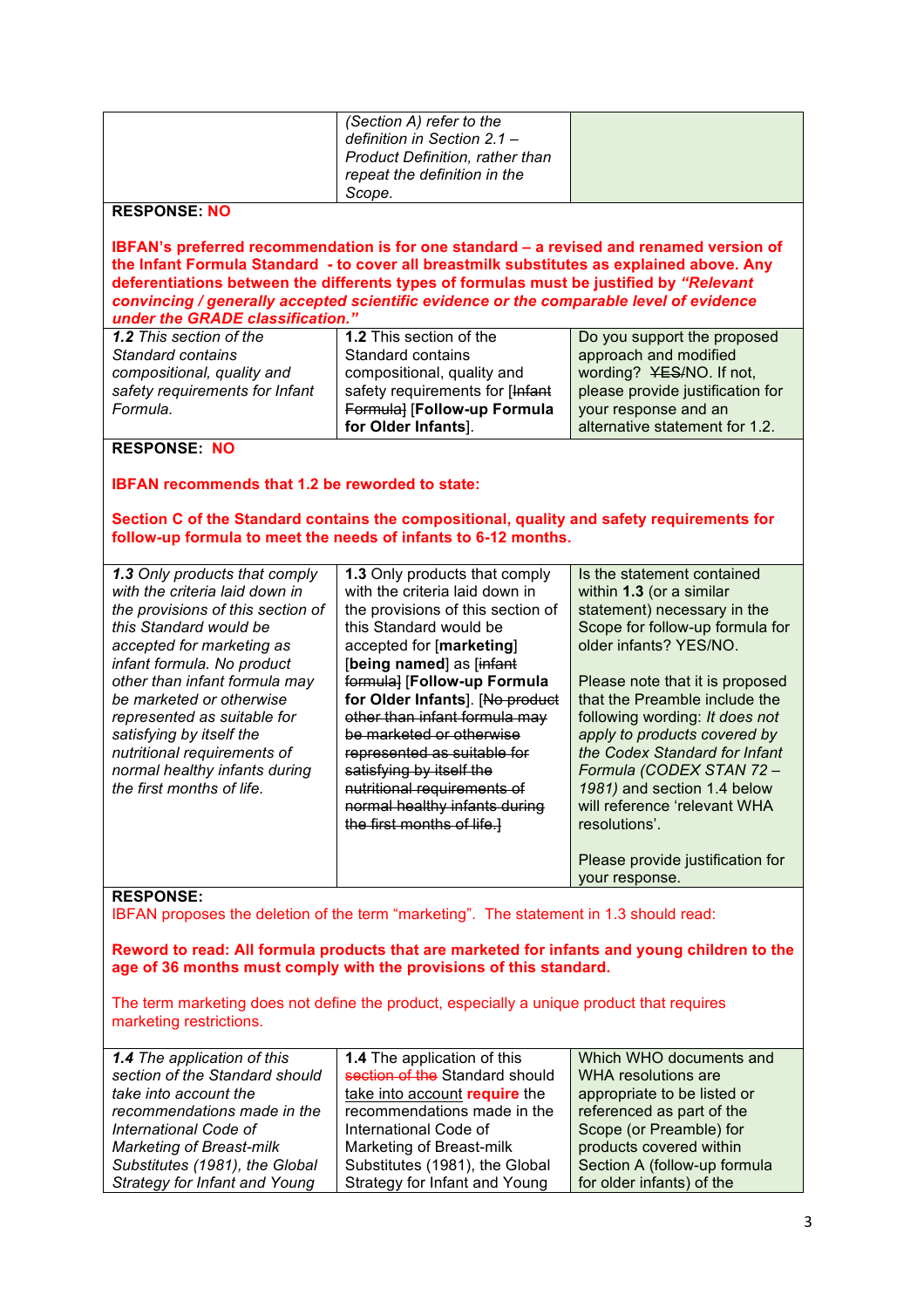| Child Feeding and World           | Child Feeding, [the WHO            | Standard (see 2.1)?              |
|-----------------------------------|------------------------------------|----------------------------------|
| <b>Health Assembly resolution</b> | <b>Guidance on Ending the</b>      |                                  |
| WHA54.2 (2001).                   | <b>Inappropriate Promotion of</b>  | Please provide justification for |
|                                   | <b>Foods for Infants and Young</b> | your response?                   |
|                                   | Children] and [relevant] World     |                                  |
|                                   | Health Assembly resolution[s]      |                                  |
|                                   | [including WHA ]                   |                                  |
|                                   | [WHA54.2 (2001).]                  |                                  |
|                                   |                                    |                                  |
|                                   | NOTE: the WHO Guidance             |                                  |
|                                   | could also be referenced by        |                                  |
|                                   | the relevant resolution -          |                                  |
|                                   | WHA69.9.                           |                                  |
|                                   |                                    |                                  |

## **RESPONSE:**

#### **IBFAN proposes that 1.4 be reworded as:**

**1.4** The application of this Standard **requires** conformity with the recommendations made in the International Code of Marketing of Breast-milk Substitutes (WHA 34.22(1981), the Global Strategy for Infant and Young Child Feeding, **the WHO Guidance on Ending the Inappropriate Promotion of Foods for Infants and Young Children** and **all relevan**t World Health Assembly resolution**s, in particular** WHA39.28(1986); WHA 54.2(2001); WHA58.21(2005); WHA61.20(2008); WHA 69.9(2016).

**The Standard should require compliance with all relevant resolutions of the WHA as these clarify the obligations needed to safeguard breastfeeding and optimal infant and young child feeding.**

**Since 1986 and the adoption of WHA 39.28 the World Health Assembly has stated that:** *"the practice being introduced in some counties of providing infants with specially formulated milks (so-called 'follow-up-milks') is not necessary."*

**As WHO is the parent UN agency of Codex, and the WHA is the world's highest policy setting body, Codex should ensure that its standards are in conformity with the decisions made by the World Health Assembly. There should be health policy coherence between WHA decisions and Codex.** 

| <b>SECTION B</b>                   |                                   |                                      |
|------------------------------------|-----------------------------------|--------------------------------------|
| <b>Codex Standard for Infant</b>   | <b>Proposal for consideration</b> | <b>QUESTIONS: Scope - (Name</b>      |
| <b>Formula and Formulas for</b>    | for Section B of the revised      | of Product) for young                |
| <b>Special Medical Purposes</b>    | <b>Codex Standard for Follow-</b> | children                             |
| <b>Intended for Infants (CODEX</b> | up Formula for Older Infants      |                                      |
| STAN 72-1981 Rev 2007)             | and (Name of Product) for         |                                      |
|                                    | <b>Young Children</b>             |                                      |
| <b>1.1</b> This section of the     | 1.1 This section of the           | Do you support the proposed          |
| Standard [Section A] applies to    | Standard [Section D] applies      | approach and modified                |
| infant formula in liquid or        | to infant formula for young       | wording? <del>YES/</del> NO. If not, |
| powdered form intended for         | children, as defined in           | please provide justification for     |
| use, where necessary, as a         | Section 2.1,] in liquid or        | your response and an                 |
| substitute for human milk in       | powdered form intended for        | alternative statement for 1.1.       |
| meeting the normal nutritional     | use for young children from the   |                                      |
| requirements of infants.           | age of 12 months, the             |                                      |
|                                    | use intended for use, where       |                                      |
|                                    | necessary, as a substitute for    |                                      |
|                                    | human milk in meeting the         |                                      |
|                                    | normal nutritional requirements   |                                      |

# **3.6 Scope: (Name of product) for young children**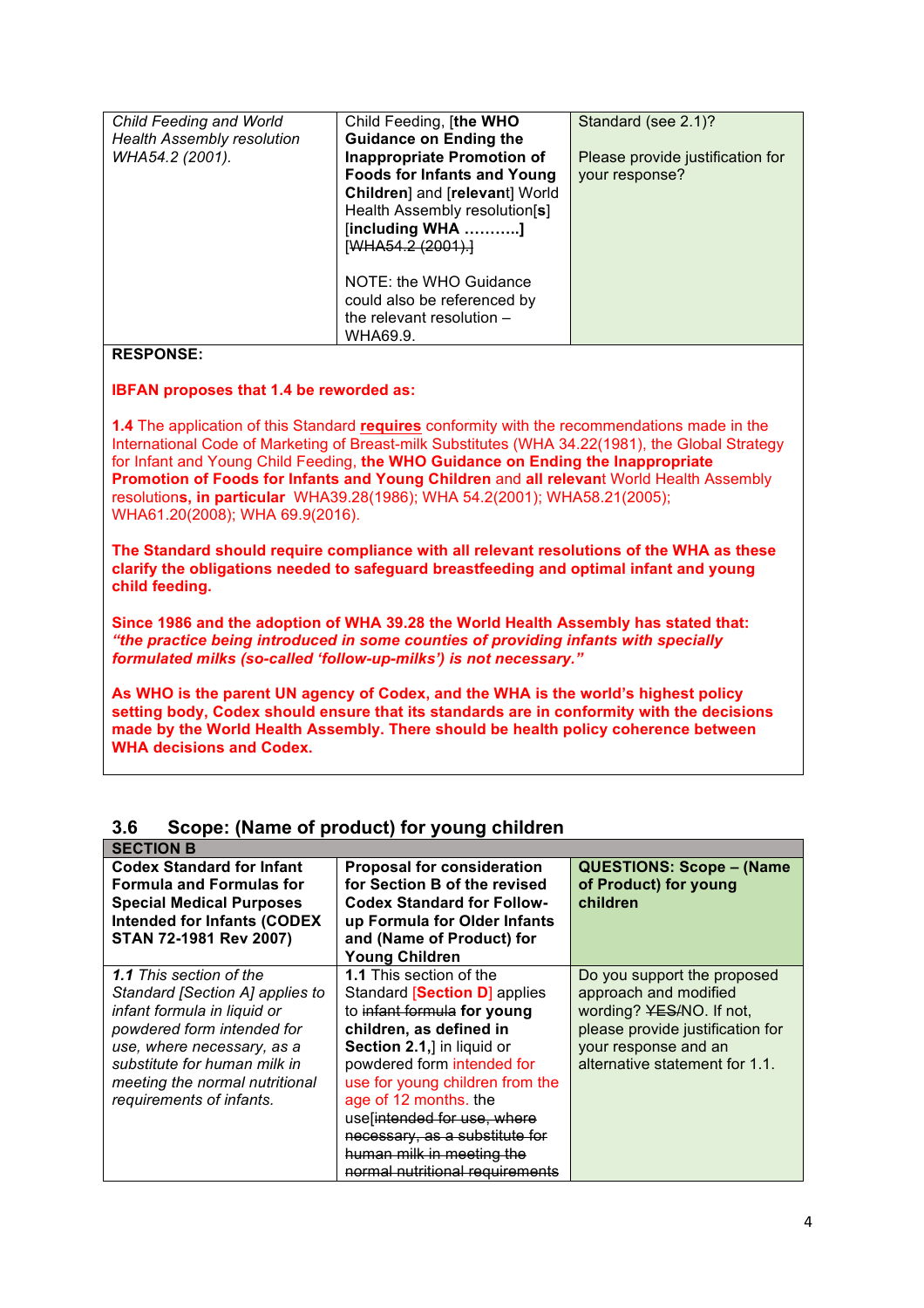|                                                                                                                                                                                | of infants.                                                                                                                                                                               |                                  |  |
|--------------------------------------------------------------------------------------------------------------------------------------------------------------------------------|-------------------------------------------------------------------------------------------------------------------------------------------------------------------------------------------|----------------------------------|--|
|                                                                                                                                                                                |                                                                                                                                                                                           |                                  |  |
|                                                                                                                                                                                | Rather than define the product                                                                                                                                                            |                                  |  |
|                                                                                                                                                                                | and role in the diet of (name of                                                                                                                                                          |                                  |  |
|                                                                                                                                                                                | product) for young children in                                                                                                                                                            |                                  |  |
|                                                                                                                                                                                | the Scope, it is proposed that                                                                                                                                                            |                                  |  |
|                                                                                                                                                                                | 1.1 (Section B) refer to the                                                                                                                                                              |                                  |  |
|                                                                                                                                                                                | definition in Section 2.1 -                                                                                                                                                               |                                  |  |
|                                                                                                                                                                                | <b>Product Definition, rather than</b>                                                                                                                                                    |                                  |  |
|                                                                                                                                                                                | repeat the definition in the                                                                                                                                                              |                                  |  |
|                                                                                                                                                                                | Scope.                                                                                                                                                                                    |                                  |  |
| <b>RESPONSE:</b>                                                                                                                                                               |                                                                                                                                                                                           |                                  |  |
|                                                                                                                                                                                |                                                                                                                                                                                           |                                  |  |
| <b>IBFAN Proposes the following wording:</b>                                                                                                                                   | This section of the Standard [Section D] applies to [name of the products] for young children, as defined                                                                                 |                                  |  |
|                                                                                                                                                                                |                                                                                                                                                                                           |                                  |  |
|                                                                                                                                                                                | in Section 2.1,] in liquid or powdered form intended for use for young children from the age of 12                                                                                        |                                  |  |
| months.                                                                                                                                                                        |                                                                                                                                                                                           |                                  |  |
|                                                                                                                                                                                | IBFAN's preferred recommendation is for one standard for all breastmilk substitutes as                                                                                                    |                                  |  |
|                                                                                                                                                                                |                                                                                                                                                                                           |                                  |  |
|                                                                                                                                                                                | explained above. Product differentiations in formulas targeting infants 0 to 6 months and 6<br>to 12 months and 12 to 36 months must be justified by and "Relevant convincing / generally |                                  |  |
|                                                                                                                                                                                |                                                                                                                                                                                           |                                  |  |
| classification."                                                                                                                                                               | accepted scientific evidence or the comparable level of evidence under the GRADE                                                                                                          |                                  |  |
| 1.2 This section of the                                                                                                                                                        | 1.2 This section of the                                                                                                                                                                   |                                  |  |
|                                                                                                                                                                                |                                                                                                                                                                                           | Do you support the proposed      |  |
| Standard contains                                                                                                                                                              | Standard contains                                                                                                                                                                         | approach and modified            |  |
| compositional, quality and                                                                                                                                                     | compositional, quality and                                                                                                                                                                | wording? YES/NO. If not,         |  |
| safety requirements for Infant                                                                                                                                                 | safety requirements for [Infant                                                                                                                                                           | please provide justification for |  |
| Formula.                                                                                                                                                                       | Formula] [(name of product)                                                                                                                                                               | your response and an             |  |
|                                                                                                                                                                                | for young children].                                                                                                                                                                      | alternative statement for 1.2.   |  |
| <b>RESPONSE: NO</b>                                                                                                                                                            |                                                                                                                                                                                           |                                  |  |
|                                                                                                                                                                                |                                                                                                                                                                                           |                                  |  |
| <b>IBFAN recommends that 1.2 be reworded to state:</b>                                                                                                                         |                                                                                                                                                                                           |                                  |  |
|                                                                                                                                                                                |                                                                                                                                                                                           |                                  |  |
| Section D of the standard contains compositional, quality and safety requirements for<br>[name of the product] for young children to meet the needs of young children 12 to 36 |                                                                                                                                                                                           |                                  |  |
|                                                                                                                                                                                |                                                                                                                                                                                           |                                  |  |
| months.                                                                                                                                                                        |                                                                                                                                                                                           |                                  |  |
|                                                                                                                                                                                |                                                                                                                                                                                           |                                  |  |
|                                                                                                                                                                                |                                                                                                                                                                                           |                                  |  |
| 1.3 Only products that comply                                                                                                                                                  | 1.3 Only products that comply                                                                                                                                                             | Is the statement contained       |  |
| with the criteria laid down in                                                                                                                                                 | with the criteria laid down in                                                                                                                                                            | within 1.3 (or a similar         |  |
| the provisions of this section of                                                                                                                                              | the provisions of this section of                                                                                                                                                         | statement) necessary in the      |  |
| this Standard would be                                                                                                                                                         | this Standard would be for                                                                                                                                                                | Scope for (name of product) for  |  |
| accepted for marketing as                                                                                                                                                      | accepted for [marketing]                                                                                                                                                                  | young children? YES/NO.          |  |
| infant formula. No product                                                                                                                                                     | <b>being named as linfant</b>                                                                                                                                                             |                                  |  |
| other than infant formula may                                                                                                                                                  | formula] [Name of Product for                                                                                                                                                             | Please note that it is proposed  |  |
| be marketed or otherwise                                                                                                                                                       | young children]. [No product                                                                                                                                                              | that the Preamble include the    |  |
| represented as suitable for                                                                                                                                                    | other than infant formula may                                                                                                                                                             | following wording: It does not   |  |
| satisfying by itself the                                                                                                                                                       | be marketed or otherwise                                                                                                                                                                  | apply to products covered by     |  |
| nutritional requirements of                                                                                                                                                    | represented as suitable for                                                                                                                                                               | the Codex Standard for Infant    |  |
| normal healthy infants during                                                                                                                                                  | satisfying by itself the                                                                                                                                                                  | Formula (CODEX STAN 72 -         |  |
| the first months of life.                                                                                                                                                      | nutritional requirements of                                                                                                                                                               | 1981) and section 1.4 below      |  |
|                                                                                                                                                                                | normal healthy infants during                                                                                                                                                             | will reference 'relevant WHA     |  |
|                                                                                                                                                                                |                                                                                                                                                                                           |                                  |  |
|                                                                                                                                                                                | the first months of life.]                                                                                                                                                                | resolutions'.                    |  |
|                                                                                                                                                                                |                                                                                                                                                                                           |                                  |  |
|                                                                                                                                                                                |                                                                                                                                                                                           | Please provide justification for |  |
|                                                                                                                                                                                |                                                                                                                                                                                           | your response.                   |  |
| <b>RESPONSE: NO</b>                                                                                                                                                            |                                                                                                                                                                                           |                                  |  |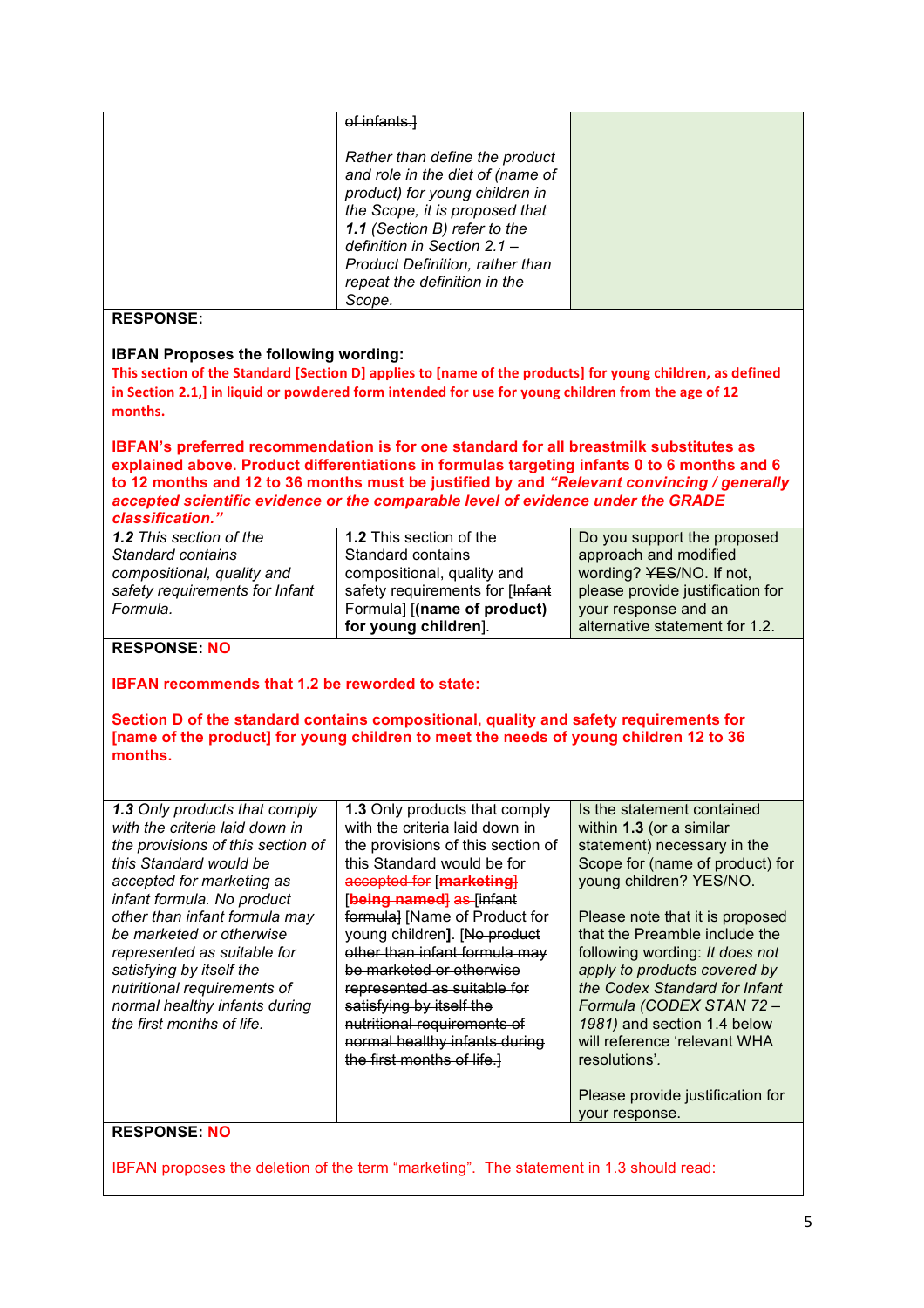**Reword to read: All formula products that are marketed for infants and young children to the age of 36 months must comply with the provisions of this standard.**

The term marketing does not define the product, especially a unique product that requires marketing restrictions.

| <b>1.4</b> The application of this | <b>1.4</b> The application of this | Which WHO documents and          |
|------------------------------------|------------------------------------|----------------------------------|
| section of the Standard should     | section of the Standard should     | WHA resolutions are              |
| take into account the              | take into account require the      | appropriate to be listed or      |
| recommendations made in the        | recommendations made in the        | referenced as part of the        |
| International Code of              | International Code of              | Scope (or Preamble) for          |
| <b>Marketing of Breast-milk</b>    | Marketing of Breast-milk           | products covered within          |
| Substitutes (1981), the Global     | Substitutes (1981), the Global     | Section B ((name of product)     |
| Strategy for Infant and Young      | Strategy for Infant and Young      | for young children) of the       |
| Child Feeding and World            | Child Feeding, [the WHA69.9]       | Standard (see 2.1)?              |
| <b>Health Assembly resolution</b>  | and WHO Guidance on                |                                  |
| WHA54.2 (2001).                    | <b>Ending the Inappropriate</b>    | Please provide justification for |
|                                    | <b>Promotion of Foods for</b>      | your response.                   |
|                                    | Infants and Young Children]        |                                  |
|                                    | and [relevant] World Health        |                                  |
|                                    | Assembly resolution[s]             |                                  |
|                                    | $[including WHA$ ]                 |                                  |
|                                    | [WHA54.2 (2001).]                  |                                  |

#### **RESPONSE:**

**To avoid inappropriate marketing, misleading labelling and inappropriate use of these products, all the provisions of the International Code and WHA resolutions must apply. The stated position of the WHO and WHA regarding use of follow-up formula is unambiguous that follow-up formula and [name of the product] for young children function as breastmilk substitutes**

**The International Code and WHA resolutions aim to protect the health of infants and young children and prevent the global rise in child obesity and other non communicable diseases. The extended use of bottle-feeding for young children undermines sustained breastfeeding to the age of 24 months or beyond and the use of nutrient rich, culturally appropriate and locally available family foods. The marketing restrictions recommended by the WHA apply to all products marketed for young children to the age of 36 months.**

**The following WHO documents and WHA resolutions must be listed and referenced as part of the Scope of a single revised Infant formula standard in 4 sections (or any standards the Committee decides):**

**International Code of Marketing of Breast-milk Substitutes (1981) and all subsequent relevant WHA Resolutions and the Global Strategy for Infant and Young Child Feeding (2002), specifically WHA Resolution 39.28 (1986), WHA 69.9 and the WHO Guidance on Ending the Inappropriate Promotion of Foods for Infants and Young Children**

# **3.7 Reference to WHO documents and WHA resolutions**

**QUESTION: Reference to WHO documents and WHA resolutions**

Please comment on whether any reference to relevant WHO documents and WHA resolutions within the Standard should sit in the Preamble to the Standard or within the individual Scope sections for the respective products.

## **RESPONSE: YES**

**The International Code of Marketing of Breast-milk Substitutes (1981) and all subsequent relevant WHA Resolutions and the Global Strategy for Infant and Young Child Feeding (2002), specifically WHA resolution 39.28 (1986), WHA 69.9 and the WHO Guidance on**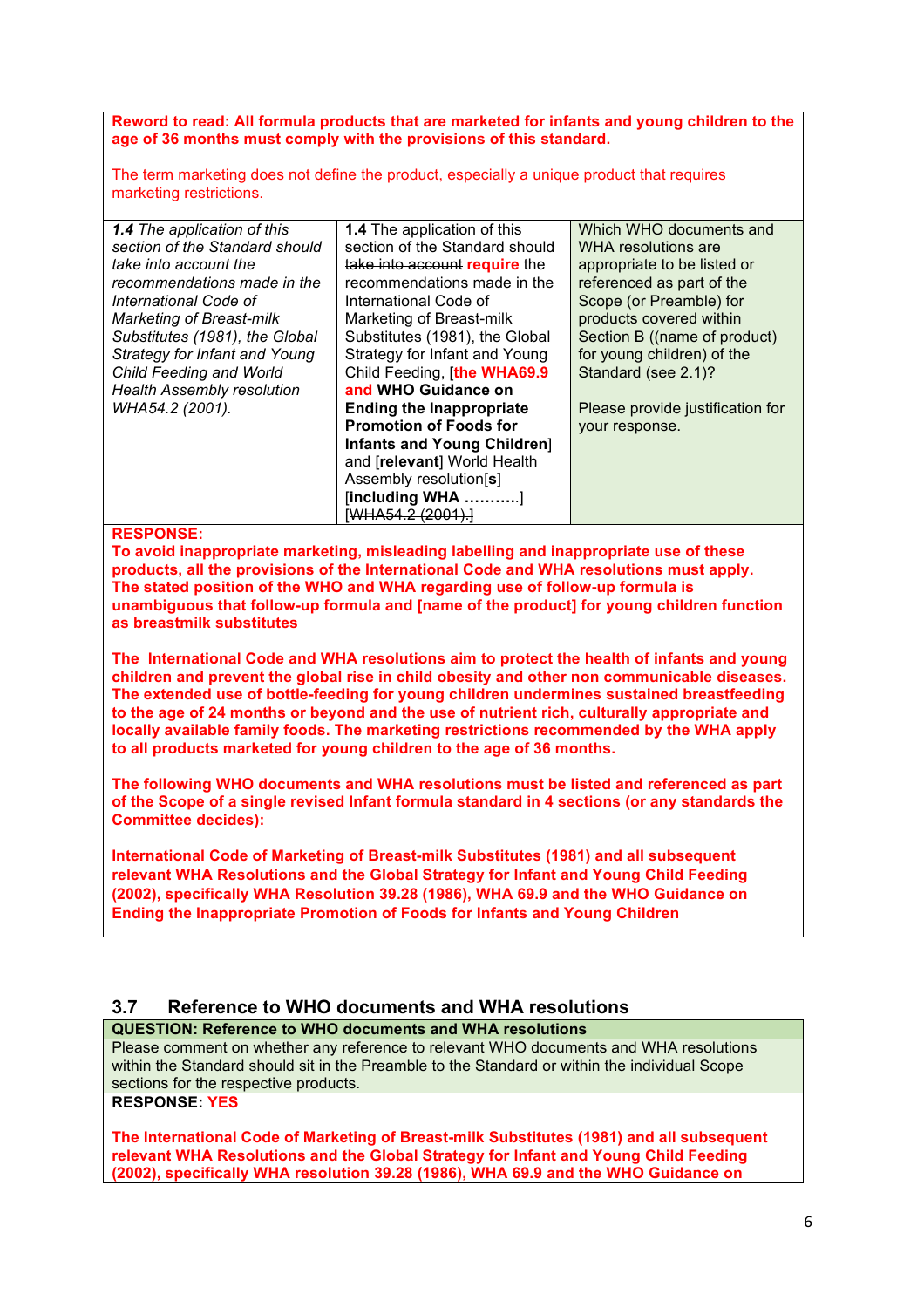**Ending the Inappropriate Promotion of Foods for Infants and Young Children should all be referenced in both the Preamble and the Scope of all the relevant standards to emphasize the critical importance of avoiding needless use of these products.** 

Should the Standard;

- a) refer to 'all relevant WHA resolutions' without providing a definitive list of what these are;
- b) refer to 'relevant WHA resolutions' followed by a list of these in the Scope (or Preamble); or
- c) have relevant WHA resolutions referenced as a footnote to the Scope (or Preamble)?

#### **RESPONSE: b)**

**All the WHA resolutions together with specific references to the most pertinent resolutions should be cited in both the Preamble and the Scope. Since the use of promotional claims and the definition of the products covered are likely to be the most confusing issues for policy makers, it would make sense to include the following excerpts from the texts as footnotes:**

- Footnote to WHA resolution 39.28 (1986): "the practice being introduced in some countries of providing infants with specially formulated milks (so-called "follow-up milks") is not necessary".
- Footnote to Resolution 63.23: **member states are urged to:** (3) to develop and/or strengthen legislative, regulatory and/or other effective measures to control the marketing of breastmilk substitutes in order to give effect to the International Code of Marketing of Breastmilk Substitutes and relevant resolutions adopted by the World Health Assembly;
- (4) to end inappropriate promotion of food for infants and young children and to ensure that nutrition and health claims shall not be permitted for foods for infants and young children, except where specifically provided for, in relevant Codex Alimentarius standards or national legislation:
- Footnote to the Guidance A69/7 Add 1: *A breast-milk substitute should be understood to include any milks (or products that could be used to replace milk, such as fortified soy milk), in either liquid or powdered form, that are specifically marketed for feeding infants and children up to the age of 3 years (including follow-up formula and growing***up** milks). It should be clear that the International Code of Marketing of Breast-milk Substitutes and subsequent relevant Health Assembly resolutions covers all these *products"*

# **4. LABELLING**

## **4.4.1 Introductory paragraph**

**QUESTION: Introductory paragraph** Do you agree that following Codex Standards and Guidelines are applicable to *follow-up formula for older infants* and for *(name of product) for young children* and should be referenced in an introductory paragraph to the Labelling section as per the Infant Formula Standard? Please provide justification for your response.

|                                                                                          | Follow-up formula for older<br>infants | (Name of Product) for young<br>children |
|------------------------------------------------------------------------------------------|----------------------------------------|-----------------------------------------|
| <b>General Standard for the</b><br>Labelling of Prepackaged<br>Foods (CODEX STAN 1-1985) | YES/NO                                 | YES/NO                                  |
| <b>RESPONSE:</b>                                                                         |                                        |                                         |
| Guidelines on Nutrition<br>Labelling (CAC/GL 2-1985)                                     | YES/NO                                 | <b>YES/NO</b>                           |
| <b>RESPONSE:</b>                                                                         |                                        |                                         |
| <b>Code of Hygienic Practice</b>                                                         |                                        |                                         |
| for Powdered Infant Formula                                                              |                                        |                                         |
| for Infants and Young                                                                    |                                        |                                         |
| Children CAC/RCP 66 -                                                                    |                                        |                                         |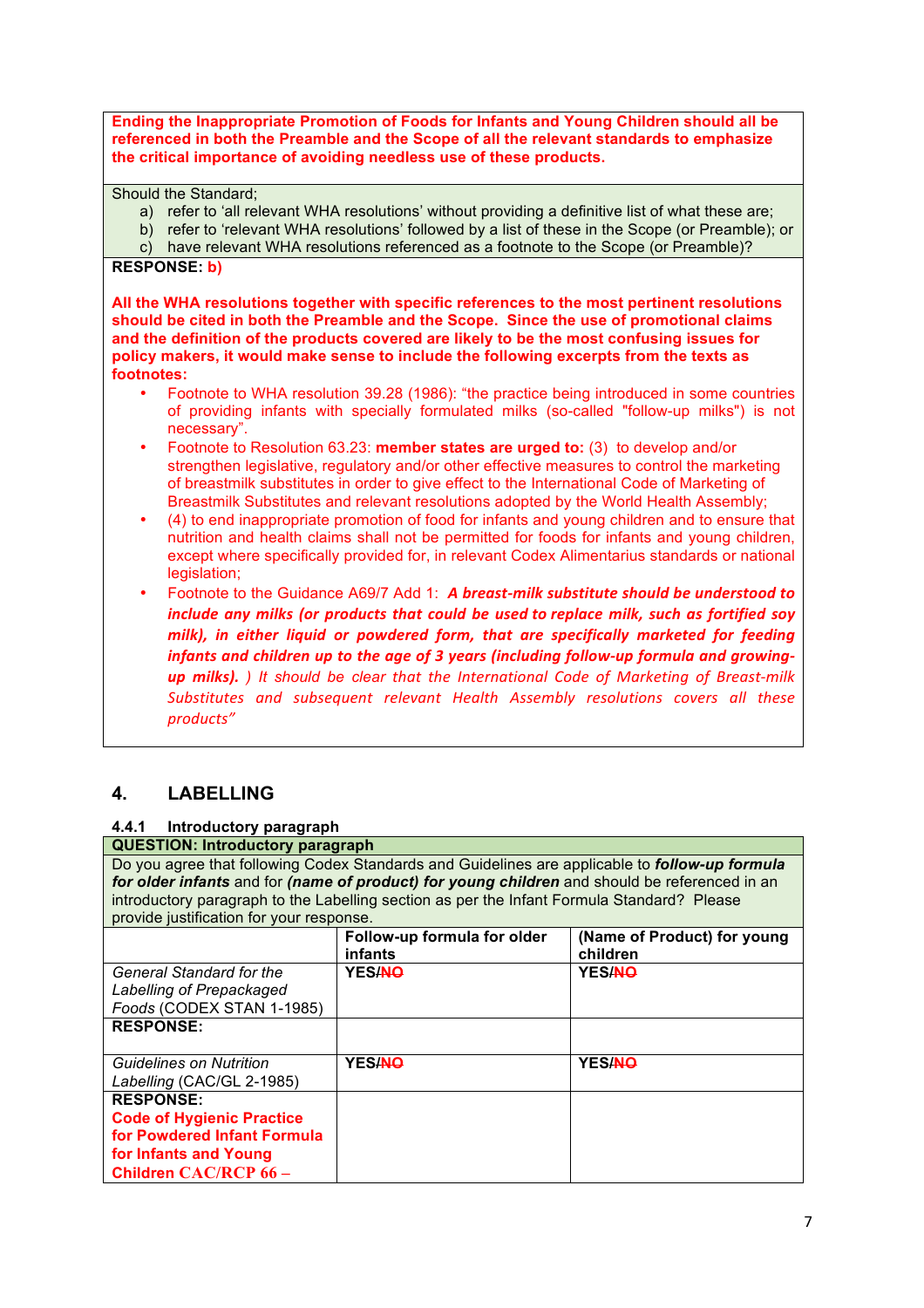| 2008 should also be<br>referenced in the Labelling<br>sections of the Standard. |  |
|---------------------------------------------------------------------------------|--|
|                                                                                 |  |

#### **QUESTIONS: Ingredient and nutrient declarations/claims**

The intent of this question is to explore the appropriate way(s) to communicate to consumers the composition of follow-up formula for older infants and of (name of product) for young children. Should voluntary declarations about nutrients and ingredients be permitted on *follow-up formula for older infants*? If no, why not? YES/NO. If yes, what type(s) of declaration/claim should be permitted and how should they be regulated? Consider both the declaration of mandatory compositional parameters and of optional nutrient and ingredient provisions.

#### **RESPONSE: NO**

**The nutrient content and ingredient lists should be mandatory. It is critical that consumers have full objective information if they are to make informed and wise decisions regarding infant and young child feeding.** 

**Claims for specific nutrients or ingredients should not be permitted because they mislead parents. Claims on product labels and in promotions (all in violation of the International Code and WHA resolutions) have been demonstrated to have no scientific substantiation and falsely exaggerate the properties of the products. The highlighting of one or other ingredient can lead to the idealisation of the product and a masking of its inherent risks.**

#### **WHA58.32(2005) specifically urges member states:**

**"***To ensure that nutrition and health claims are not permitted for breastmilk substitutes, except where specifically provided for in national legislation."* 

Should voluntary declarations about nutrients and ingredients be permitted on *(name of product) for young children*? YES/NO. If no, why not? If yes, what type(s) of declaration/claim should be permitted and how should they be regulated? Consider both the declaration of mandatory compositional parameters and of optional nutrient and ingredient provisions.

#### **RESPONSE:**

**The nutrient content and ingredient lists should be mandatory. It is critical that consumers have full objective information if they are to make informed and wise decisions about infnat and young child feeding.** 

**Claims for specific nutrients or ingredients should not be permitted because they mislead parents. Claims on product labels and in promotions (all in violation of the International Code and WHA resolutions) have been demonstrated to have no scientific substantiation**  and falsely exaggerate the properties of the products. The nutrient content and ingredient **lists should be mandatory. It is critical that consumers have full objective information if they are to make wise decisions regarding infant and young child feeding.. Promotional Claims for specific nutrients or ingredients should not be premitted because they mislead parents. Claims on product labels and in promotions (all in violation of the International Code and WHA resolutions) have been demonstrated to have no scientific substantiation. The highlighting of one or other ingredient can lead to the idealisation of the product and a masking of its inherent risks.**

**WHA58.32(2005) specifically urges member states:**

**"***To ensure that nutrition and health claims are not permitted for breastmilk substitutes, except where specifically provided for in national legislation."* 

**QUESTION: Name of food**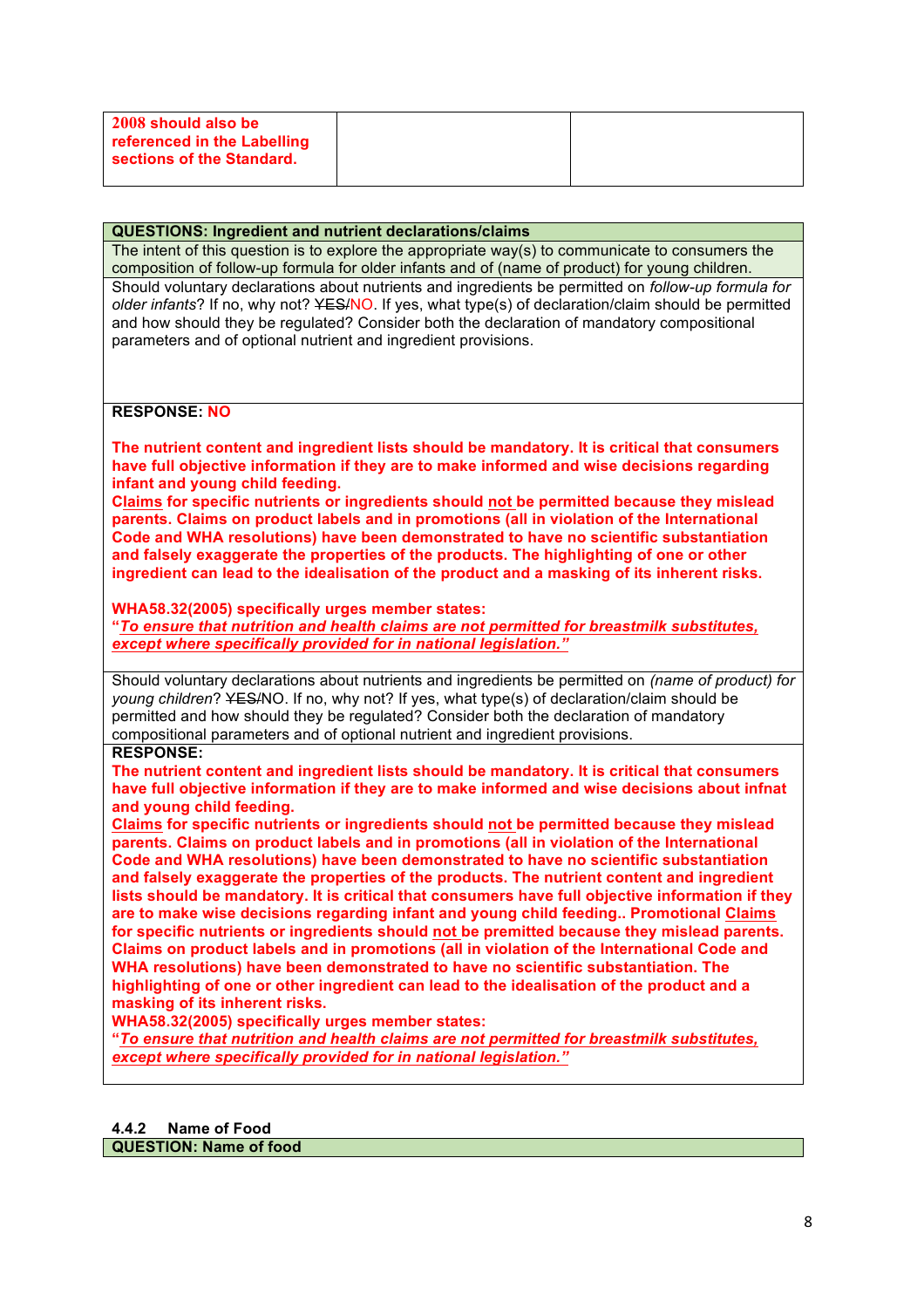Based on comments received from the 2016 eWG, the Chairs propose the following drafting text for Section 9.1 (using the Infant Formula Standard as the starting point for a review of this section). Please comment on whether you support the deletions and text proposed in the square brackets, or provide an alternative approach/wording.

## **9.1 The Name of the [Food] [Product]**

**9.1.1** The text of the label and all other information accompanying the product shall be written in the appropriate language(s).

**9.1.2** The name of the product shall be either ["Infant Formula"] [**"Follow-up Formula for Older Infants" or "(Name of Product) for Young Children" as defined in Section 2.1**] or any appropriate designation indicating the true nature of the product, in accordance with national usage.

**9.1.3** The sources of protein in the product shall be clearly shown on the label.

**9.1.4** If cows' milk is the only source of protein, the product may be labelled ["Infant Formula Based"] on Cows' Milk"] [*"***Follow-up Formula for Older Infants Based on Cows' Milk" or "(Name of Product) for Young Children Based on Cows' Milk"**]

**9.1.5** A product which contains neither milk nor any milk derivative shall be labelled "contains no milk or milk products" or an equivalent phrase.

Do you agree with the proposed drafting text? YES/NO. If you do not agree, please provide an alternative approach and/or wording, as well as justification for your response.

**RESPONSE:**

**IBFAN is of the opinion that the IF standard should be revised to include all breastmilk substitutes - formula products targeting children 0-36 months. The name of products for young children over 12 months needs further discussion. IBFAN agrees with the statements for 9.1.1; 9.1.2; 9.1.3; 9.1.4 and 9.1.5**

## **4.4.3 List of Ingredients**

#### **QUESTION: List of ingredients**

It is proposed that provisions 9.2.1 and 9.2.2 of the Infant Formula Standard (as written above) are adopted for both follow-up formula for older infants and (name of product) for young children. Do you agree with this approach? YES/NO. If you do not agree, please provide an alternative approach and/or wording, as well as justification for your response.

**RESPONSE: IBFAN agrees**

#### **4.4.4 Declaration of Nutritive Value**

**QUESTION: Declaration of Nutritive Value: follow-up formula for older infants**

It is proposed that the following modified drafting text for section 9.3 for follow-up formula for older infants is adopted**.**

#### **9.3 Declaration of Nutritive Value**

The declaration of nutrition information [**for follow-up formula for older infants**] shall contain the following information which should be in the following order:

- a) the amount of energy, expressed in kilocalories (kcal) and/or kilojoules (kJ), and the number of [**grams**] [grammes] of protein, carbohydrate and fat per 100 [**grams**] [grammes] or per 100 millilitres of the food as sold as well as per 100 millilitres of the food ready for use, when prepared according to the instructions on the label.
- b) the total quantity of each vitamin, [and] mineral [, choline] as listed in paragraph 3.1.3 [**of Section A** and any other ingredient as listed in paragraph 3.2 of **[Section A**] [this Standard] per 100 [grams] [grammes] or per 100 millilitres of the food as sold as well as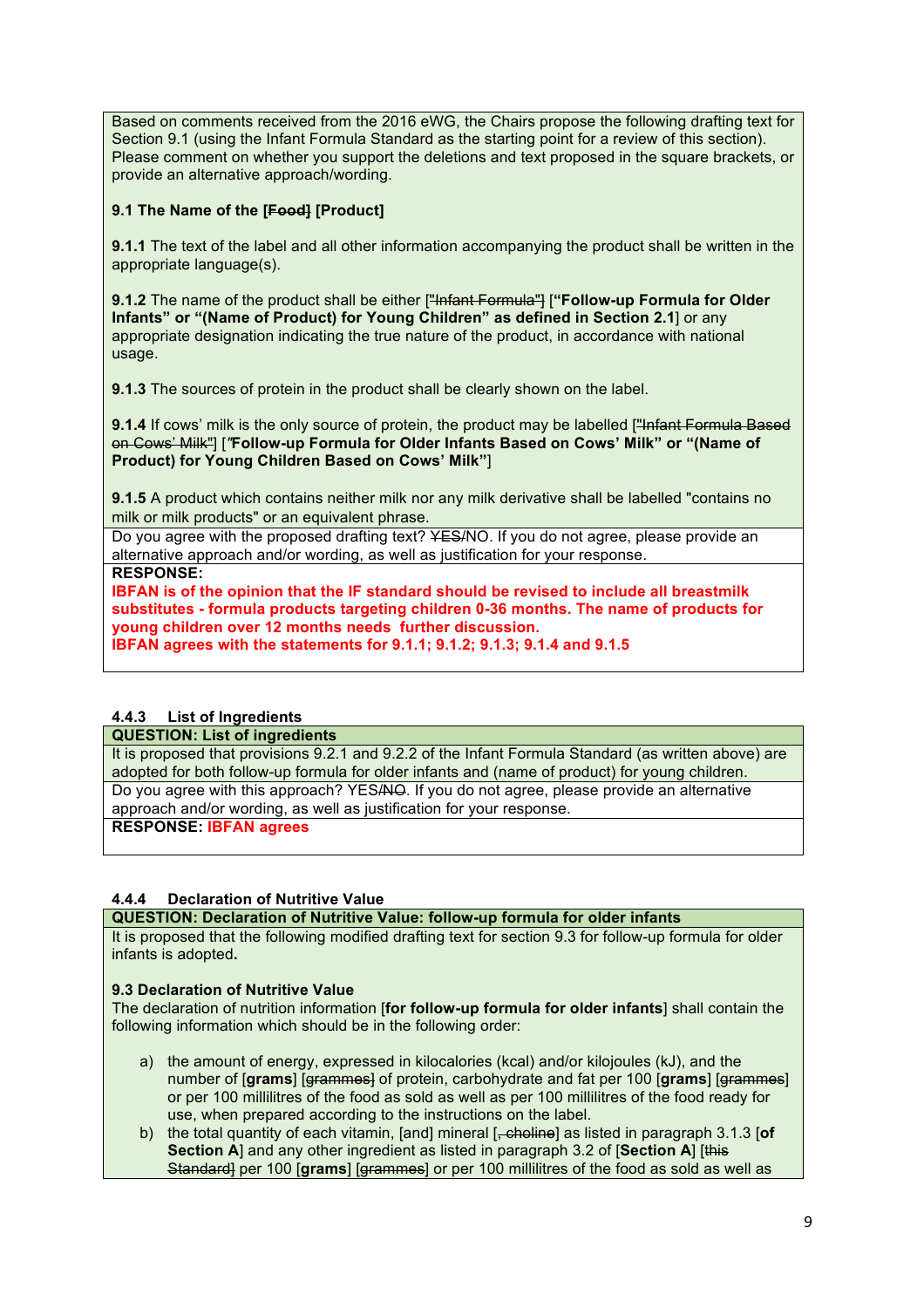per 100 millilitres of the food ready for use, when prepared according to the instructions on the label.

c) In addition, the declaration of nutrients in a) and b) per 100 kilocalories (or per 100 kilojoules) is permitted.

Do you agree with the proposed modified drafting text for follow-up formula for older infants? YES/NO. If you do not agree, please provide an alternative approach and/or wording, as well as justification for your response.

**RESPONSE: IBFAN agrees for this text to be used for products for young children.** 

#### **QUESTION: Declaration of Nutritive Value: (name of product) for young children**

It is proposed that the following modified drafting text for section 9.3 for (name of product) for young children is adopted**.**

#### **9.3 Declaration of Nutritive Value**

The declaration of nutrition information [**for (name of product) for young children**] shall contain the following information which should be in the following order:

- a) the amount of energy, expressed in kilocalories (kcal) and/or kilojoules (kJ), and the number of [**grams**] [grammes] of protein, carbohydrate and fat per 100 [**grams**] [grammes] or per 100 millilitres of the food as sold as well as per 100 millilitres of the food ready for use, when prepared according to the instructions on the label.
- b) the total quantity of each vitamin, [**and**] mineral [, choline] as listed in paragraph 3.1.3 [**of Section B or added under paragraph 3.1.4**] and any other ingredient as listed in paragraph 3.2 of [**Section B**] [this Standard] per 100 [**grams**] [grammes] or per 100 millilitres of the food as sold as well as per 100 millilitres of the food ready for use, when prepared according to the instructions on the label.
- c) In addition, the declaration of nutrients in a) and b) per 100 kilocalories (or per 100 kilojoules) is permitted.

Do you agree with the proposed modified drafting text for (name of product) for young children? YES/NO. If you do not agree, please provide an alternative approach and/or wording, as well as justification for your response.

**RESPONSE: IBFAN agrees to the modifications for 9.3 for the products for young children.**

# **4.4.5 Date Marking and Storage Instructions**

**QUESTION: Date marking and storage instructions**

It is proposed that provisions 9.4.1 and 9.4.2 of the Infant Formula Standard (as written below) are adopted for both follow-up formula for older infants and (name of product) for young children:

#### **9.4 Date Marking and Storage Instructions**

**9.4.1** The date of minimum durability (preceded by the words "best before") shall be declared by the day, month and year in uncoded numerical sequence except that for products with a shelf-life of more than three months, the month and year will suffice. The month may be indicated by letters in those countries where such use will not confuse the consumer.

In the case of products requiring a declaration of month and year only, and the shelf-life of the product is valid to the end of a given year, the expression "end (stated year)" may be used as an alternative.

**9.4.2** In addition to the date, any special conditions for the storage of the food shall be indicated if the validity of the date depends thereon.

Where practicable, storage instructions shall be in close proximity to the date marking. Do you agree with this approach? YES/NO. If you do not agree, please provide an alternative approach and/or wording, as well as justification for your response.

# **RESPONSE: YES**

**IBFAN agrees**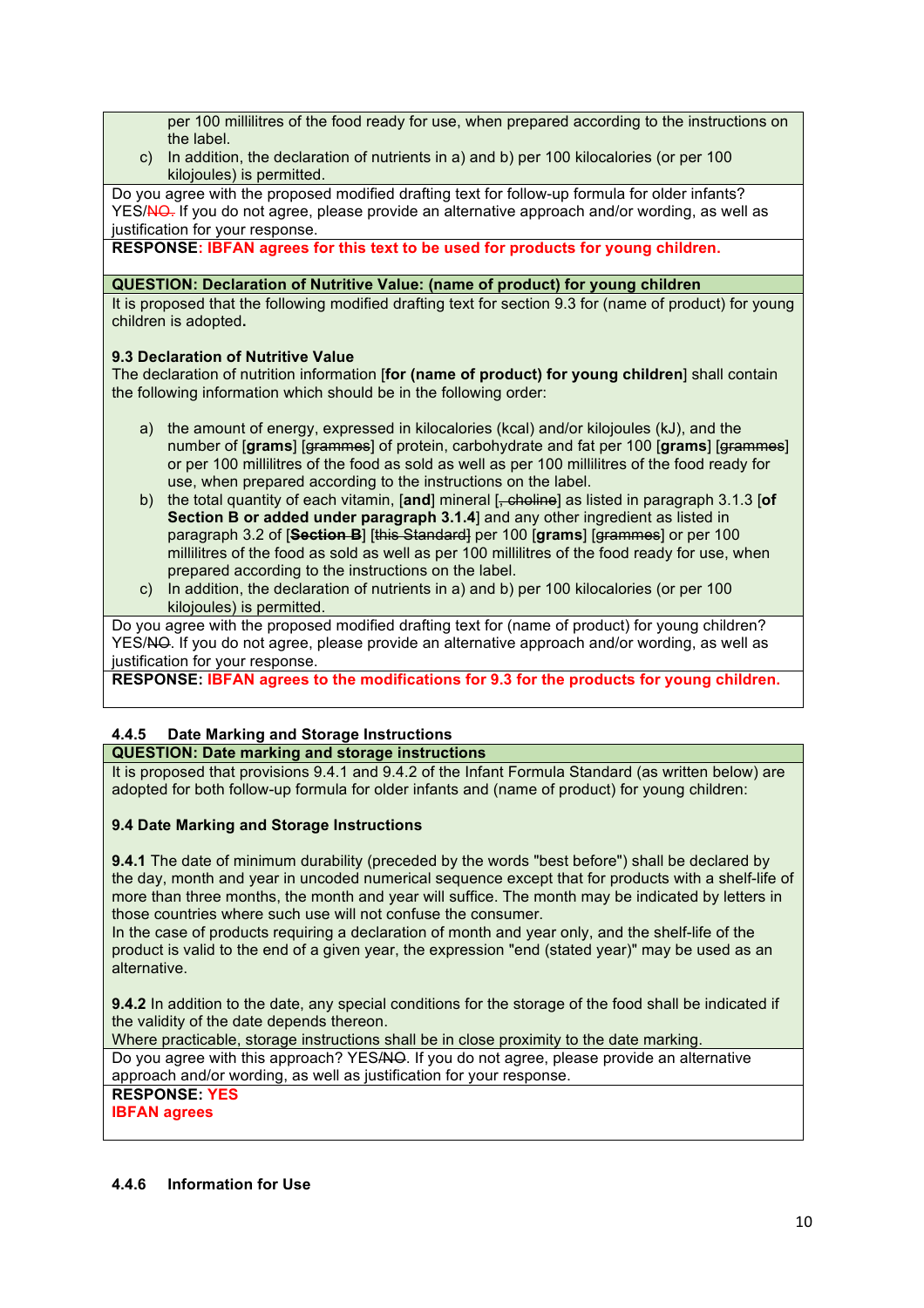## **QUESTION: Information for Use**

Please indicate your support for the following proposals, or provide an alternative approach and wording, with justification for your answer.

It is proposed that the title of section 9.5 be re-worded to; Information for [Use] Utilization, to align with the Infant Formula Standard. Do you agree? YES/NO

## **RESPONSE: YES**

It is proposed that a requirement for the labelling of follow-up formula for older infants include a statement that follow-up formula for older infants shall not be introduced before the 6th month of life be retained. Do you agree? YES/NO. Please provide justification for your response.

**RESPONSE: Infant Formula can be used for infants and young children to the age of 36 months. However follow-up formulas with high levels of iron should not be fed to babies under 6 months.**

It is proposed that a similar amended provision for (name of product) for young children is included which requires that the product should not be introduced before 12 months of age. Do you agree? YES/NO. Please provide justification for your response.

#### **RESPONSE: IBFAN agrees**

It is proposed that a requirement for the labelling of follow-up formula for older infants include information that older infants shall receive other foods in addition to the formula be retained. Do you agree? YES/NO. Please provide justification for your response.

**RESPONSE: IBFAN agrees that the statement 9.6.4 of the IF standard is suitable.**

Should a similar provision be required for (name of product) for young children? YES/NO Please provide justification for your response.

# **RESPONSE:**

**The following statements should be on the label that:** 

- **WHO recommends exclusive breastfeeding for the first 6 months of life and sustained breastfeeding to two years or beyond with the introduction of safe and appropriate complementary foods commencing at 6 months of age.**
- **"name of the product" is not necessary and should not be used for infants under the age of 12 months.**

**These statements are in conformity with the WHA resolutions WHA 54.2 and WHA39.28**

Please comment on whether any of the provisions contained within section 9.5 of the Infant Formula Standard should be adopted for follow-up formula for older infants, and for (name of product) for young children. Please provide justification for your response.

## **RESPONSE:**

**Follow-up formula for older infants:**

#### **(Name of Product) for young children:**

**9.5.1 needs to be modified to include the WHO/FAOGuidelines on the preparation, storage and handling of powdered infant formulas and the Code of Hygienic Practice for Powdered Infant Formula for Infants and Young Children CAC/RCP 66 - 2008.**

**A statement to read:** 

**Powdered fortified milk products are not sterile and that reconstitution, storage and handling instructions should be followed carefully to prevent serious illness.**

**9.5.2 Directions for preparation of powdered [name of the product] for older infants must be in accordance with the WHO/FAO Guidelines: Safe preparation, storage and handling of powdered infant formula.**

Please comment on whether there are any additional 'information for use' provisions that should be considered by the eWG for inclusion in the Standard for follow-up formula for older infants, and for (name of product) for young children. Please provide justification for your response. **RESPONSE:**

**Additional provisions for follow-up formula for older infants:**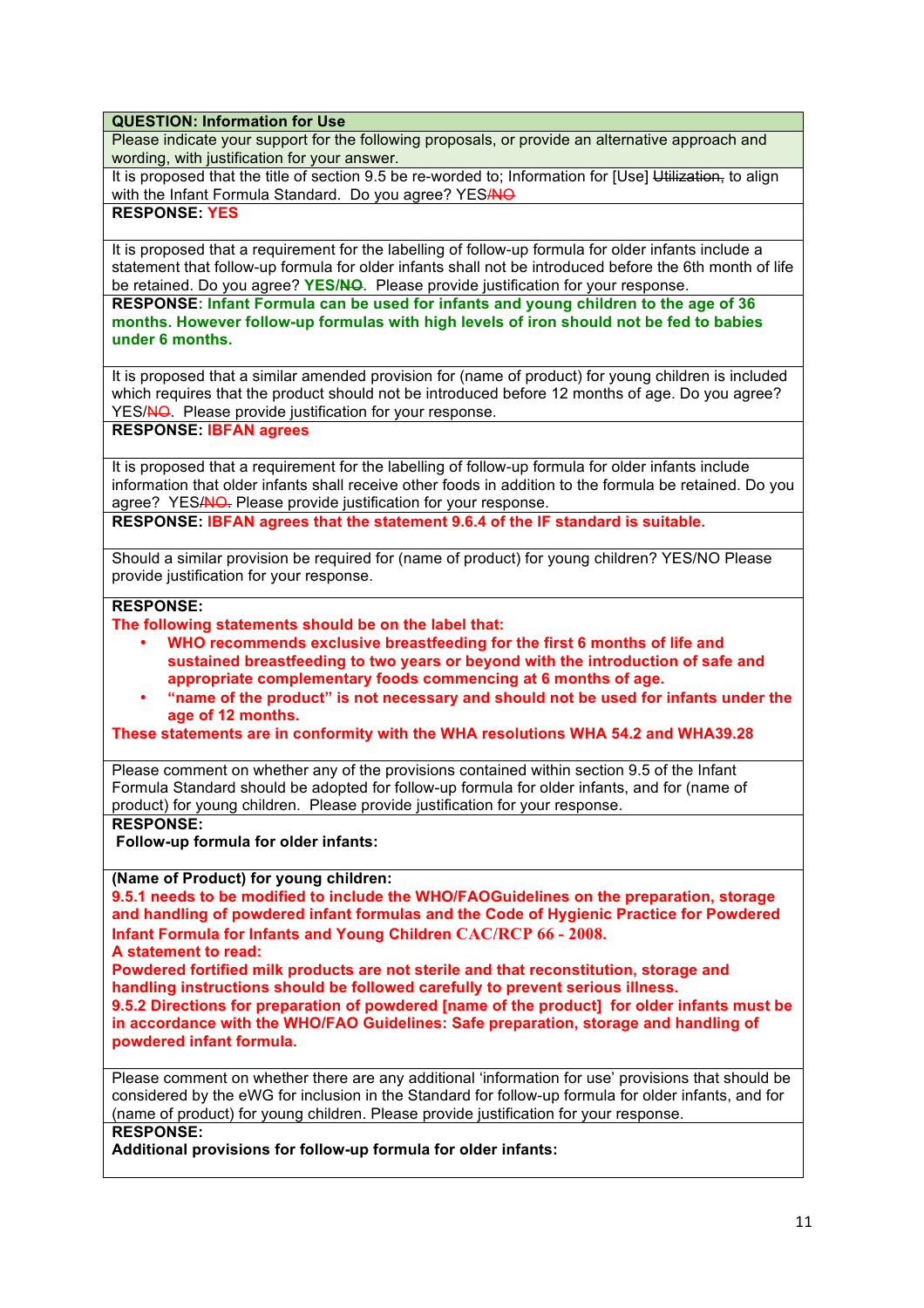**Additional provisions for (name of product) for young children: A statement that this product is not necessary for the growth and development of young children.** 

## **4.4.7 Additional Labelling Requirements**

#### **QUESTIONS: Additional Labelling Requirements**

Please indicate your support for the following proposals, or provide an alternative approach and wording, with justification for your answer.

It is proposed that the title of section 9.6 be re-worded to Additional [Labelling] Requirements to align with the Infant Formula Standard. Do you agree? YES/NO.

**RESPONSE:**

**IBFAN agrees that the wording should align with the Infant Formula Standard. As mentioned before, IBFAN believes that bringing all products targeting babies 0-36 months under one revised standard in product/age differentiated sections would be the safest course for child health and the easiest for policy makers to translate into national regulations.**

Should the following statement in the current Follow-up Formula Standard be retained for follow-up formula for older infants and for (name of product) for young children; *'products covered by this standard are not breast-milk substitutes and shall not be represented as such'*? YES/NO. Please provide justification for your answer.

#### **RESPONSE:**

**Follow-up for older infants:** 

**No. This statement is incorrect and should be deleted. Follow-up formula for older infants are not necessary but function as breastmilk substitutes.** 

**WHA69.9 and the WHO Guidance clarifies that milk products to the age of 36 months are breastmlk substitutes and come under the scope of the International Code and WHA resolutions.** 

**"***A breast-milk substitute should be understood to include any milks (or products that could be*  used to replace milk, such as fortified soy milk), in either liquid or powdered form, that are specifically marketed for feeding infants and children up to the age of 3 years (including follow*up* formula and arowing-up milks). It should be clear that the International Code of Marketing of Breast-milk Substitutes and subsequent relevant Health Assembly resolutions covers all these *products".*

**(Name of Product) for young children:**

**No.** 

**This statement is incorrect and should be deleted. (Name of Product) for young children function are not necessary but function as breastmilk substitutes.** 

**WHA69.9 and the WHO Guidance clarifies that milk products to the age of 36 months are breastmlk substitutes and come under the scope of the International Code and WHA resolutions.** 

**WHA69.9 notes that the milk products to the age of 36 months are breastmlk substitutes and come under the scope of the International Code and WHA resolutions.** 

**"***A breast-milk substitute should be understood to include any milks (or products that could be used* to replace milk, such as fortified soy milk), in either liquid or powdered form, that are specifically marketed for feeding infants and children up to the age of 3 years (including follow*up* formula and growing-up milks). It should be clear that the International Code of Marketing of Breast-milk Substitutes and subsequent relevant Health Assembly resolutions covers all these *products".*

Should provision **9.6.1** within the Infant Formula Standard be adopted for follow-up formula for older infants, and for (name of product) for young children)? YES/NO. Please provide justification for your response and include any modified text if considered necessary.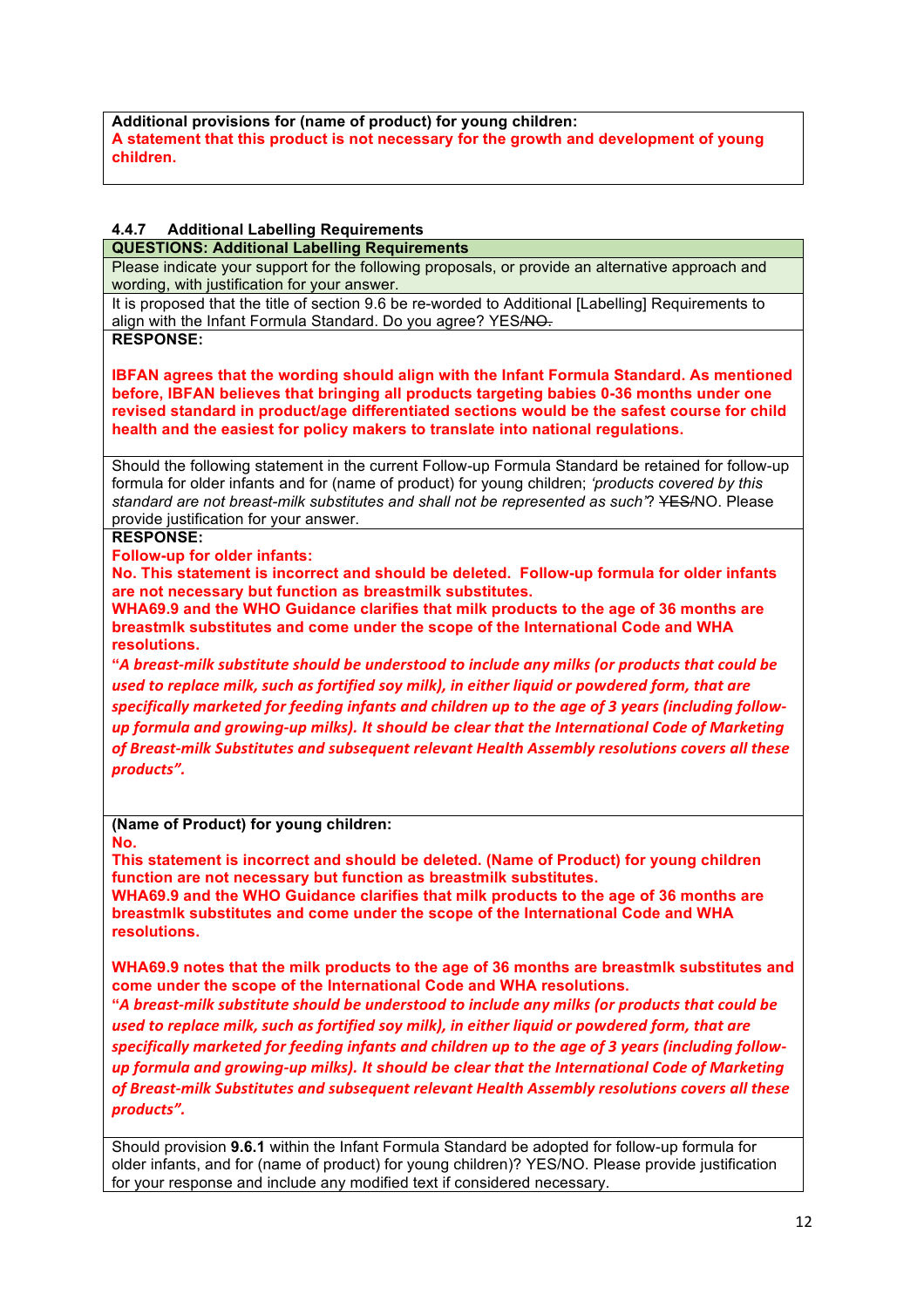*9.6.1 Labels should not discourage breastfeeding. Each container label shall have a clear, conspicuous and easily readable message which includes the following points:*

*a) the words "important notice" or their equivalent;* 

*b) the statement "Breast milk is the best food for your baby" or a similar statement as to the superiority of breastfeeding or breast milk;* 

*c) a statement that the product should only be used on advice of a independent health worker as to the need for its use and the proper method of use.* 

## **RESPONSE:**

**Follow-up formula for older infants:**

**9.6.1** *Labels should not discourage breastfeeding. Each container label shall have a clear, conspicuous and easily readable message which includes the following points:*

**IBFAN recommends the rewording as follows:** 

**a) WHO recommends exclusive breastfeeding for the first 6 months of life and sustained breastfeeding to two years or beyond with the introduction of safe and appropriate complementary foods commencing at 6 months of age.**

**b) Breastfeeding is the normal and healthy way to feed your baby.** 

**c) A warning that when your baby is not breastfed she will be sick more often.**

**d) A statement that the product should only be used on advice of an independent health worker as to the need for its use and the proper method of use.** 

**(Name of Product) for young children:**

**.6.1** *Labels should not discourage breastfeeding. Each container label shall have a clear, conspicuous and easily readable message which includes the following points:* **IBFAN recommends the rewording as follows:** 

**a) WHO recommends exclusive breastfeeding for the first 6 months of life and sustained breastfeeding to two years or beyond with the introduction of safe and appropriate complementary foods commencing at 6 months of age.**

**b) Breastfeeding is the normal and healthy way to feed your baby.** 

**c) A warning that when your baby is not breastfed she will be sick more often.**

**d) a statement that the product should only be used on advice of an independent health worker as to the need for its use and the proper method of use.** 

Should provision **9.6.2** within the Infant Formula Standard be adopted for follow-up formula for older infants, and for (name of product) for young children)? YESANO. Please provide justification for your response and include any modified text if considered necessary.

*9.6.2 The label shall have no pictures of infants and women nor any other picture or text which idealizes the use of infant formula.* 

#### **RESPONSE: YES**

**Follow-up formula for older infants: IBFAN agrees with this important inclusion. This statement is in conformity with Article 9 of the International Code of Marketing of Breastmilk Substitutes.**

**(Name of Product) for young children: IBFAN agrees with this important inclusion. This statement is in conformity with Article 9 of the International Code of Marketing of Breastmilk Substitutes.**

Should provision **9.6.3** within the Infant Formula Standard be adopted for follow-up formula for older infants, and for (name of product) for young children)? YES/NO. Please provide justification for your response and include any modified text if considered necessary.

*9.6.3 The terms "humanized", "maternalized" or other similar terms shall not be used.*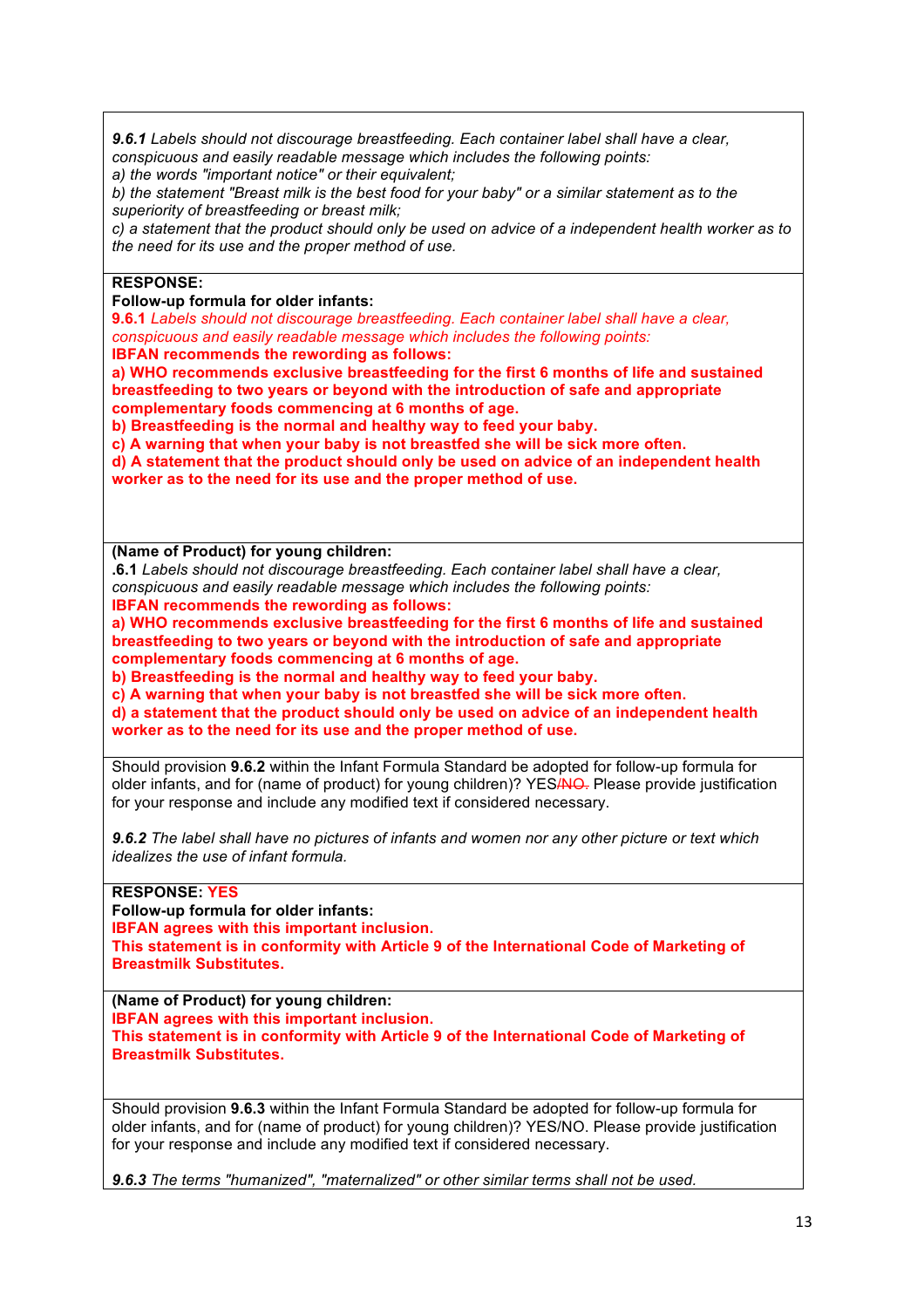**RESPONSE:**

**Follow-up formula for older infants:**

**IBFAN agrees that these terms should not be used as this would imply that the product is similar to human milk. The use of these terms would be false and misleading. The prohibitions of these terms is in conformity with Article 9 of the International Code of Marketing of Breastmilk Substitutes.** 

**(Name of Product) for young children:**

**IBFAN agrees that these terms should not be used as this would imply that the product is similar to human milk. The use of these terms would be false and misleading. The prohibitions of these terms is in conformity with Article 9 of the International Code of Marketing of Breastmilk Substitutes.** 

Whilst provision **9.6.4** within the Infant Formula Standard is relevant, particularly for follow-up formula for older infants, it its proposed that this be covered under section 9.5. It is therefore proposed that this requirement be removed from section 9.6. Do you agree? YES/NO.

*9.6.4 Information shall appear on the label to the effect that infants should receive complementary foods in addition to the formula, from an age that is appropriate for their specific growth and development needs, as advised by an independent health worker, and in any case from the age over six months.* 

## **RESPONSE:**

*Information shall appear on the label to the effect that infants should receive complementary foods in addition to the formula, from an age that is appropriate for their specific growth and development needs, as advised by an independent health worker, and in any case from the age over six months.*  **Since the above statement is ambiguous IBFAN recommends the addition of the following to this statement:**

**WHO recommends exclusive breastfeeding for the first 6 months of life and sustained breastfeeding to two years or beyond with the introduction of safe and appropriate locally available complementary foods prepared and fed safely commencing at 6 months of age.**

It is proposed that a provision similar to that contained within section **9.6.5** of the Infant Formula Standard be adopted for both follow-up formula for older infants and (name of product) for young children to assist in meeting Recommendation 5 of the WHO Technical Guidance on ending the inappropriate promotion of foods for infants and young children relating to cross promotion. It is proposed that the following wording be adopted;

*Products shall be labelled in such a way as to avoid any risk of confusion between infant formula, follow-up formula [for older infants], [(name of product) for young children], and formula for special medical purposes.*

Do you agree with this approach and the proposed wording? YES/NO. If not, please provide an alternative approach and wording.

**RESPONSE:**

**IBFAN proposes that the following be added to the above statement:**

**To prevent confusion and needless and inappropriate use of these products cross branding must be forbidden and a clear distinction must be made between the labelling and presentation of these products. The appropriate ages must be clearly visible, the colours, type of products (powdered, concentrated or ready to serve) and logos and all other information on the labels must clearly differentiate these products.**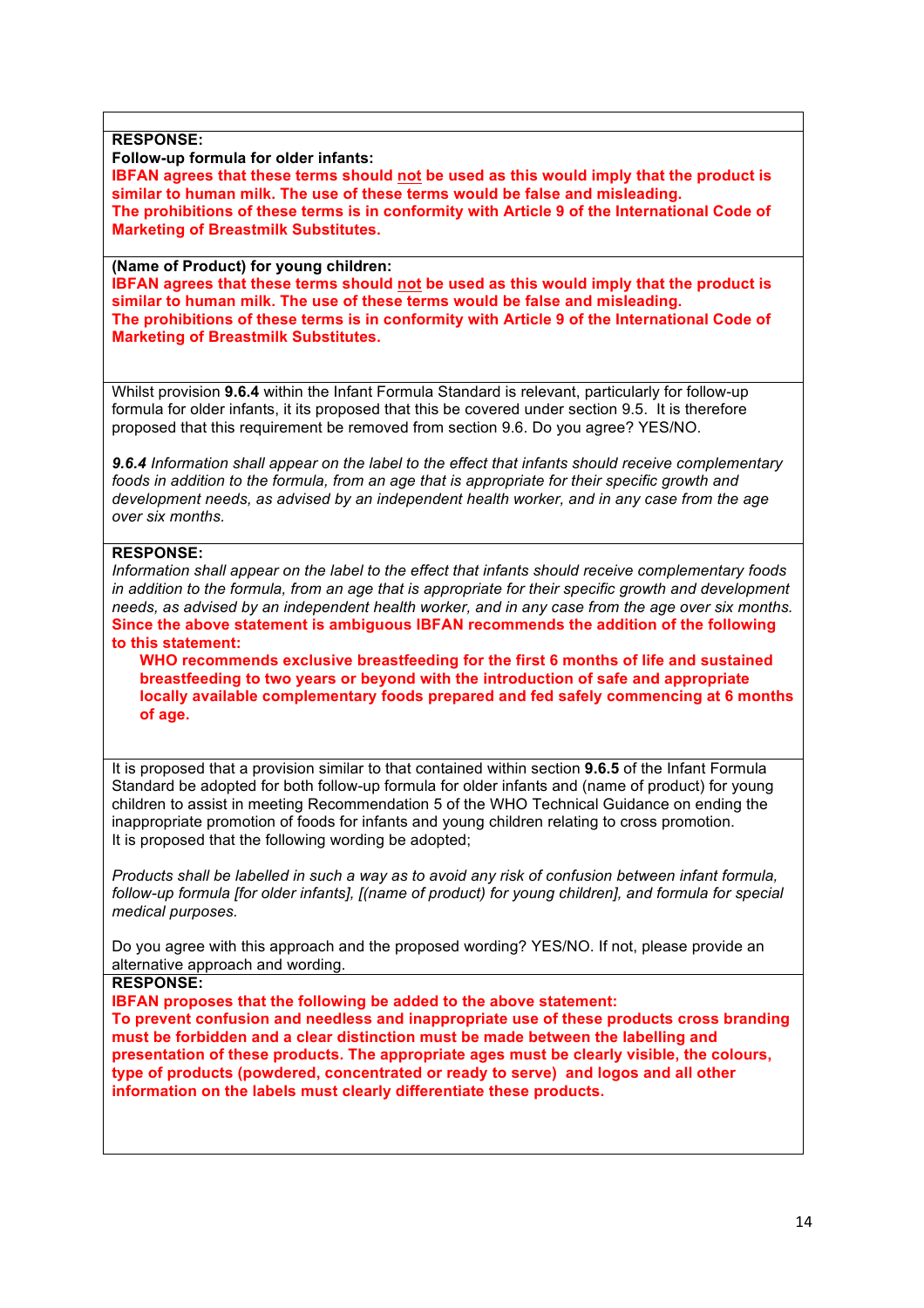# **5. DEFINITIONS**

## **5.1.1 Definition 2.1.1**

#### **QUESTION: Definition of follow-up formula for older infants**

Please select a preferred definition for follow-up formula for older infants from those provided below, or provide a modified definition for consideration by the eWG.

Original proposal:

• *Follow-up formula for older infants means a product intended for use as the liquid part of the diet for older infants when complementary feeding is introduced.*

Proposals from Committee Members:

- *Follow-up formula for older infants means a product, [in liquid or powdered forms], intended for use [as a total or partial substitute for breast-milk given] as the liquid part of the diet for older infants when complementary feeding is introduced.*
- *Follow-up formula for older infants means a product intended for use as the liquid part of the diet for older infants when complementary feeding is introduced [a substitute for human milk in helping to meet the normal nutritional requirements of older infants]*
- *Follow-up formula for older infants means a product intended for use as the liquid part of the diet for older infants [as either a breast milk substitute or a replacement for infant formula] when complementary feeding is introduced.*
- *Follow-up formula for older infants means a product [specially manufactured] intended for use as the liquid part of the diet for older infants when [appropriate] complementary feeding is [progressively] introduced*
- *Follow-up formula for older infants means a product intended for use as the liquid part of the [a diversified] diet for older infants when complementary feeding is introduced*

#### **RESPONSE:**

#### **IBFAN proposes the following definition:**

• *Follow-up formula for older infants means a product, [in liquid or powdered forms], intended for use [as a total or partial substitute for breastmilk, breastfeeding or infant formula] as the liquid part of the diet for older infants when complementary feeding is introduced.*

## **QUESTION: Definition of (Name of Product) for young children**

Please select a preferred definition for (name of product) for young children from those provided below, or provide a modified definition for consideration by the eWG.

Original proposal (note the options for the product name have been removed):

• *(Name of Product) for young children means a product intended for use as a liquid part of the progressively diversified diet when nutrient intakes may not be adequate to meet the nutritional requirements of young children.*

Proposals from Committee Members:

- *(Name of Product) for young children means a product [specifically manufactured] intended for use as a liquid part of the progressively diversified diet [in order to contribute to the nutritional needs of young children] when nutrient intakes may not be adequate to meet the nutritional requirements. of young children.*
- *(Name of Product) for young children means a product intended for use as a [substitute for breast-milk in helping to meet the normal nutritional requirements of young children as a] liquid part of the progressively diversified diet. when nutrient intakes may not be adequate to meet the nutritional requirements of young children.*
- *(Name of Product) for young children means a product intended for use as a liquid part of the progressively diversified diet when nutrient intakes may not be adequate to*